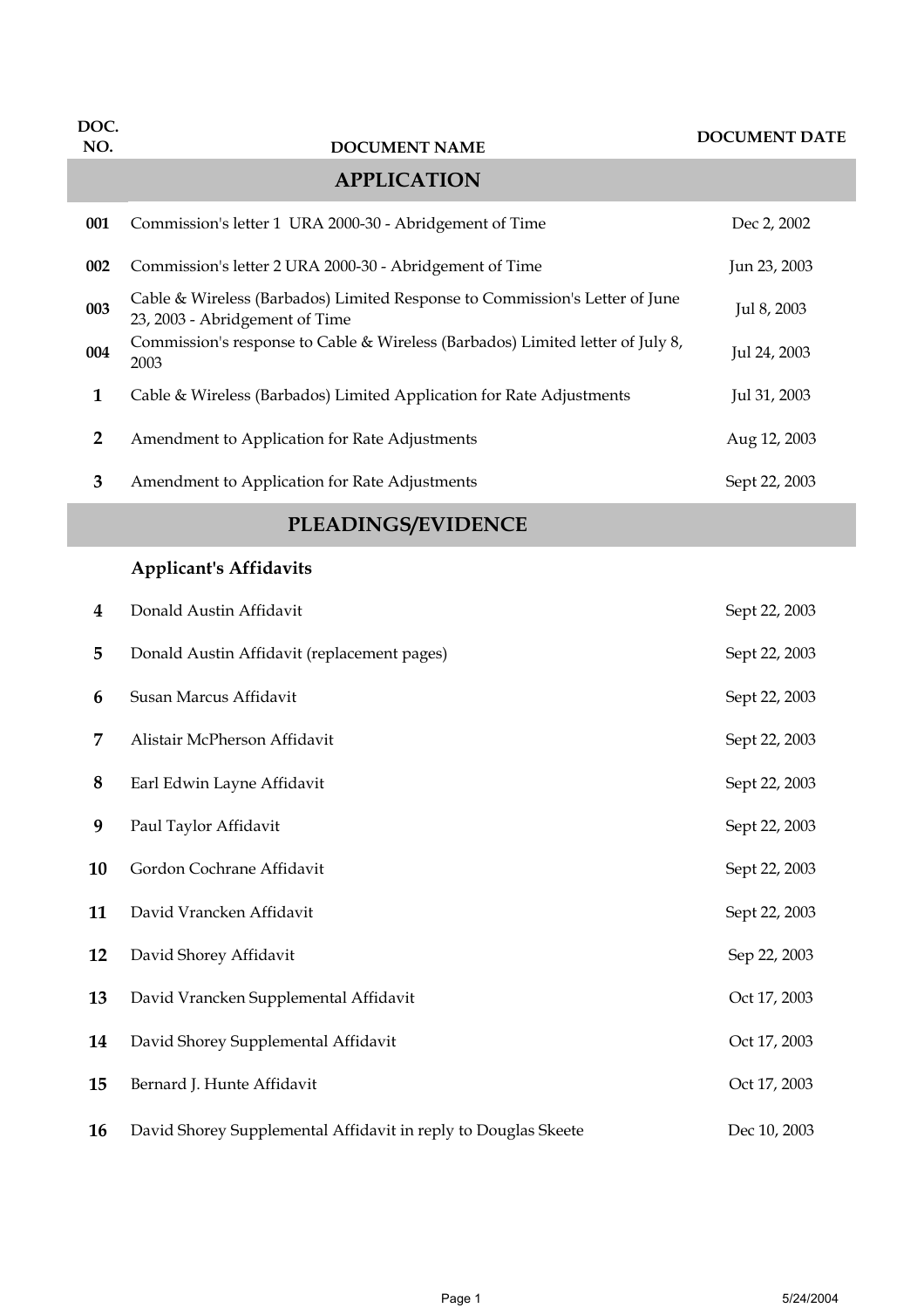| DOC.<br>NO. | <b>DOCUMENT NAME</b>                                           | <b>DOCUMENT DATE</b> |
|-------------|----------------------------------------------------------------|----------------------|
|             | <b>Intervenors' Affidavits</b>                                 |                      |
| 17          | Erskine Durant Affidavit (BARCRO)                              | Sept 22, 2003        |
| 18          | Barry Carrington Affidavit (BARCRO)                            | Sept 22, 2003        |
| 19          | Douglas Skeete Affidavit (BARCRO)                              | Sept 22, 2003        |
| 20          | Ian Worrell's Affidavit (Sunbeach)                             | Oct 2, 2003          |
| 21          | Supplemental Affidavit of Douglas Skeete (BARCRO)              | Nov 12, 2003         |
|             | <b>Notices of Motions</b>                                      |                      |
| 22          | Request for extension of time to file documents (BARCRO)       | Oct 1, 2003          |
| 23          | Request for extension of time to file documents (BANGO)        | Oct 2, 2003          |
| 24          | Request for extension of time to file documents (Alvin Thorpe) | Oct 2, 2003          |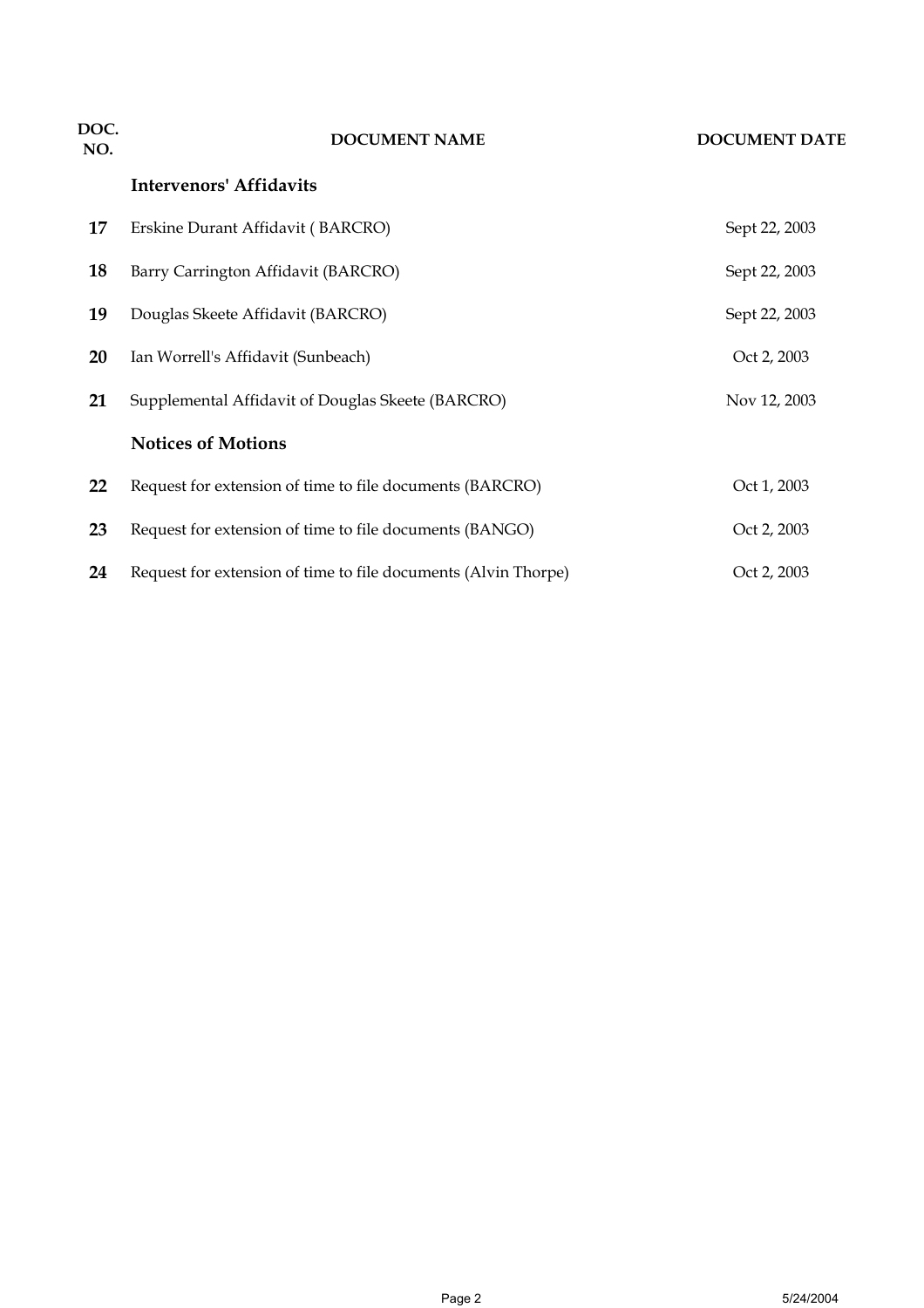## **ORDERS, GUIDANCE NOTES, OFFICIAL LIST OF INTERVENORS**

#### **Orders**

| 25 | Procedural Order No. 1       | Sept 12, 2003  |
|----|------------------------------|----------------|
| 26 | Procedural Order No. 2       | Oct 15, 2003   |
| 27 | Commission Order No. 1       | Nov 24, 2003   |
| 28 | Commission Order No. 2       | Nov 26, 2003   |
|    | <b>Guidance Notes</b>        |                |
| 29 | Guidance Note No. 1          | Sept 2, 2003   |
| 30 | Guidance Note No. 2          | Sept 12, 2003  |
| 31 | Guidance Note No. 3          | Oct 21, 2003   |
|    | <b>Intervenors' List</b>     |                |
| 32 | Official List of Intervenors | Sept 2/3, 2003 |
| 33 | Updated List of Intervenors  | Oct 31, 2003   |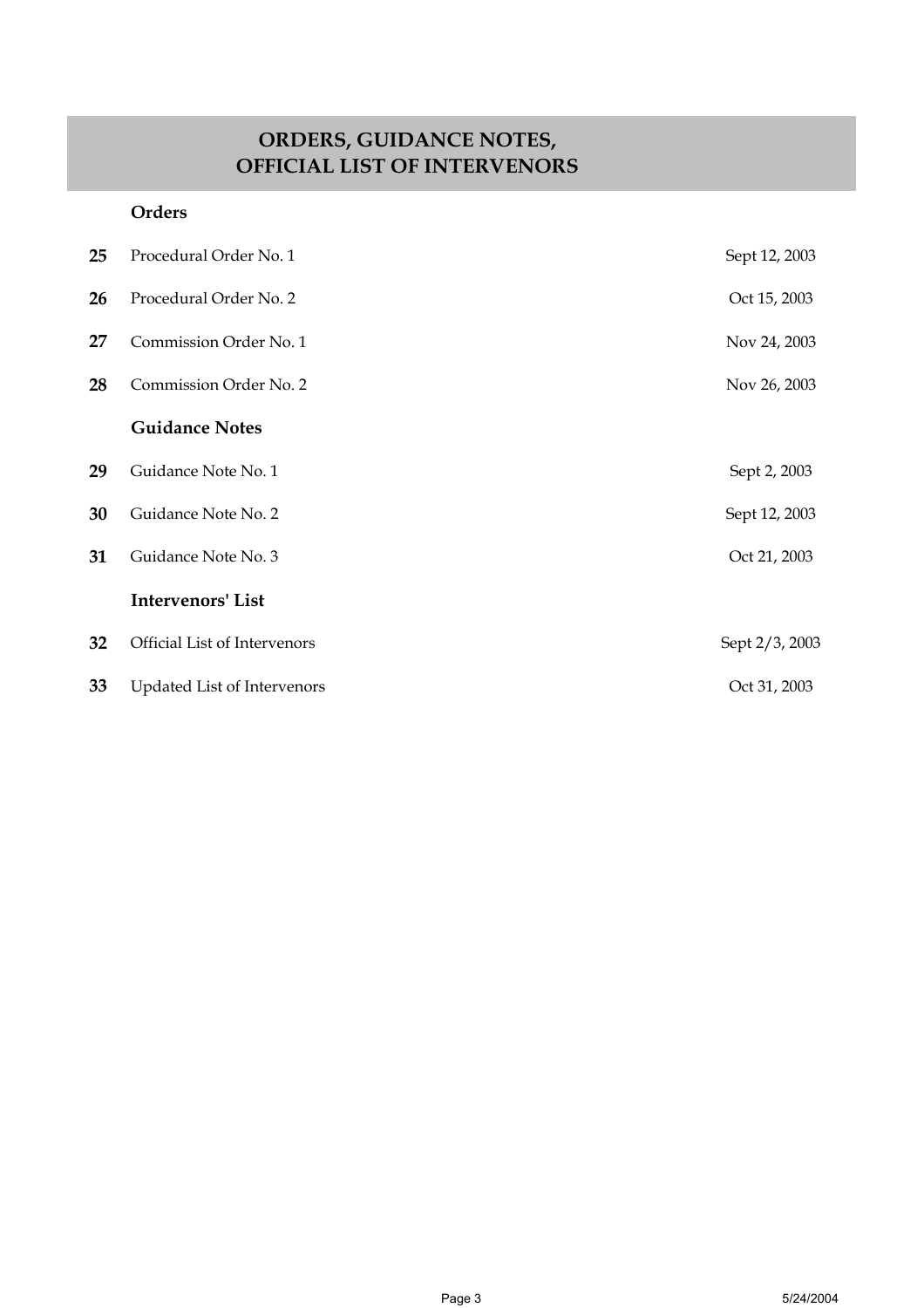| DOC.<br>NO. | <b>DOCUMENT NAME</b>                                         | <b>DOCUMENT DATE</b> |
|-------------|--------------------------------------------------------------|----------------------|
|             | <b>INTERROGATORIES &amp; RESPONSES</b>                       |                      |
|             | <b>Commission's Interrogatories</b>                          |                      |
| 34          | Interrogatories Series 1                                     | Sept 19, 2003        |
| 35          | <b>Interrogatories Series 2</b>                              | Oct 16, 2003         |
| 36          | Interrogatories Series 3                                     | Nov 13, 2003         |
| 37          | Commission's letter re: Interrogatories Series 2             | Nov 13, 2003         |
|             | <b>Responses to Commission's Interrogatories</b>             |                      |
| 38          | Responses to Interrogatories Series 1                        | Oct 13, 2003         |
| 39          | Responses to Interrogatories Series 2 (Sch. 3 & 4)           | Oct 14, 2003         |
| 40          | Responses to Interrogatories Series 2                        | Nov 6, 2003          |
| $40 - 1$    | Audited Regulatory Financial Statements (March 2002)         | Nov 6, 2003          |
| 41          | Responses to Interrogatories Series 2 (No. 50)               | Nov 14, 2003         |
| 42          | Responses to Interrogatories Series 2 (No. 69)               | Nov 19, 2003         |
| 43          | Responses to Commission's letter re Interrogatories Series 2 | Nov 21, 2003         |
| 44          | Amendment to response re. Interrogatories Series 2 (No. 16)  | Nov 25, 2003         |
| 45          | Responses to Interrogatories Series 3 (No 1-16 & 19-21)      | Nov 27, 2003         |
|             | <b>Intervenors' Interrogatories</b>                          |                      |
| 46          | BARCRO (Letter of Intervention pages 5-7)                    | Aug 26, 2003         |
| 47          | Cariaccess (Letter of Intervention page 3)                   | Aug 27, 2003         |
| 48          | Cariaccess                                                   | Sept 19, 2003        |
| 49          | <b>Alvin Cummins</b>                                         | Sept 20, 2003        |
| 50          | <b>CARITEL</b>                                               | Sept 26, 2003        |
| $50-1$      | <b>Alvin Cummins</b>                                         | Oct 19, 2003         |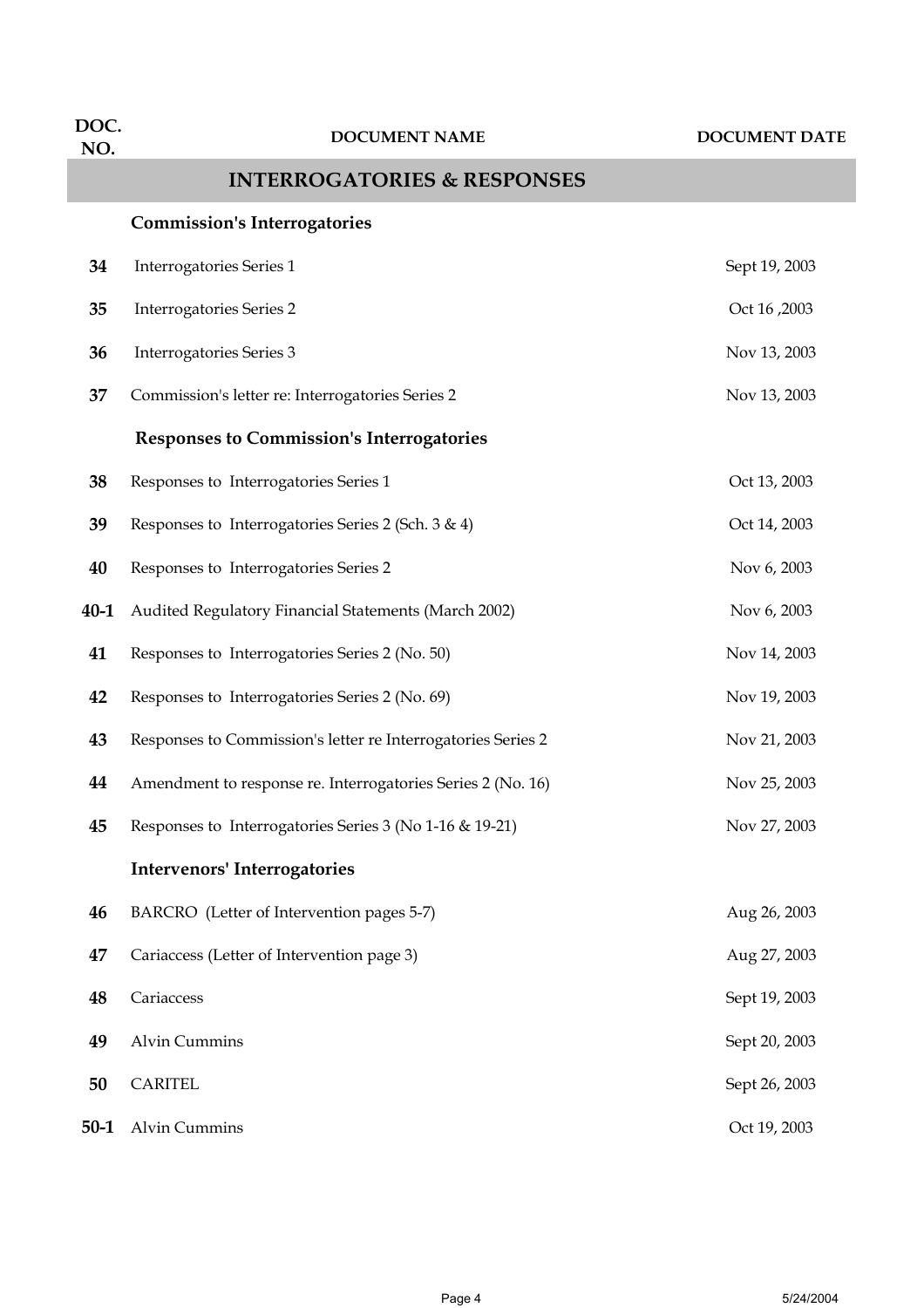**51** Public Counsel (BARCRO & Barbados Council for the Disabled) Nov 7, 2003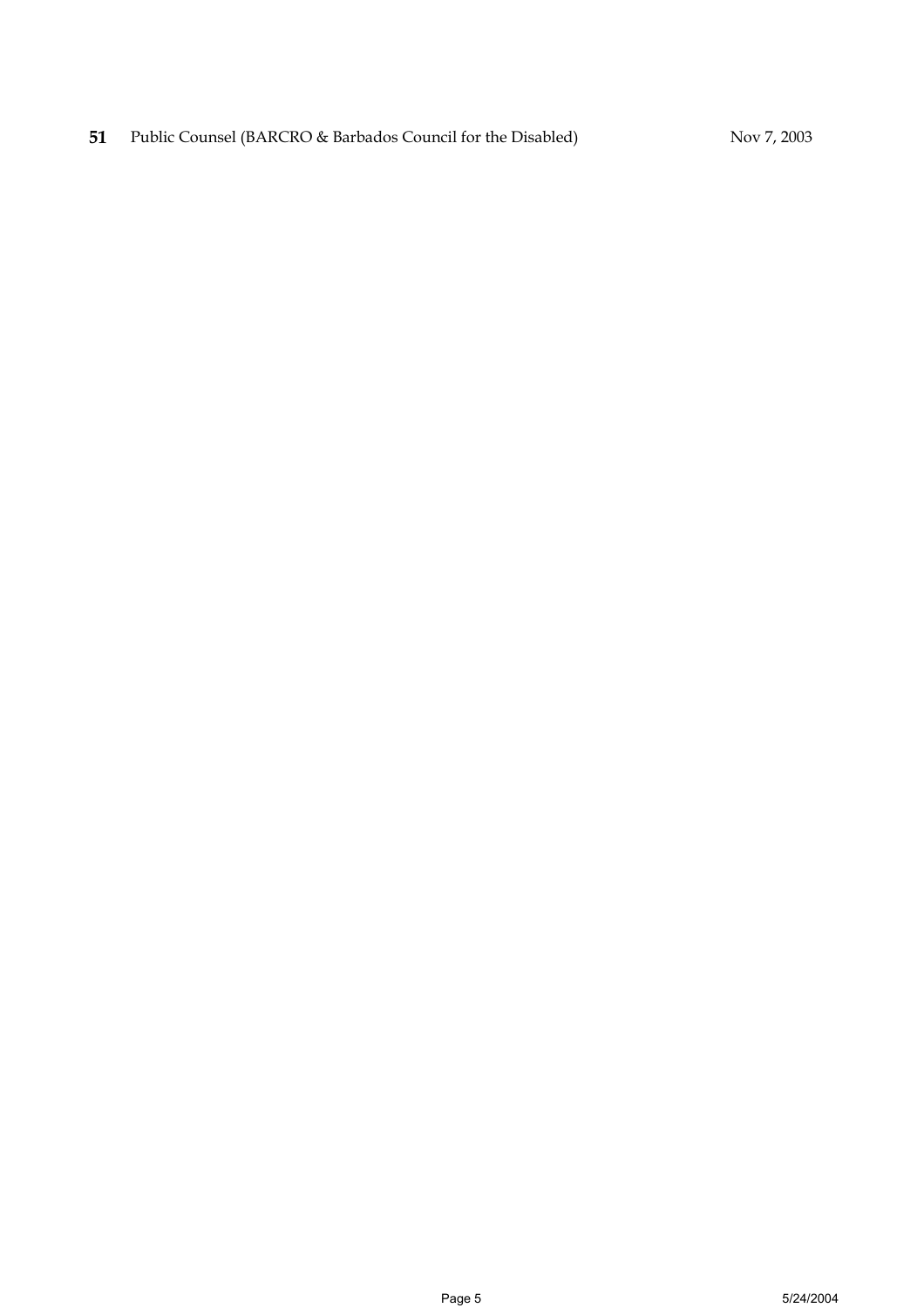| DOC.<br>NO. | <b>DOCUMENT NAME</b>                                        | <b>DOCUMENT DATE</b> |
|-------------|-------------------------------------------------------------|----------------------|
|             | Responses to Intervenors' Interrogatories                   |                      |
| 52          | Responses to Alvin Cummins                                  | Oct 10, 2003         |
| 53          | Responses to CARITEL                                        | Oct 10, 2003         |
| 54          | Response to Alvin Cummins                                   | Nov 21, 2003         |
|             | <b>Commission's Request for Information</b>                 |                      |
| 55          | <b>Information Request No.1</b>                             | Aug 12, 2003         |
| 56          | <b>Information Request No.2</b>                             | Sept 4, 2003         |
|             | <b>Response to Commission Requests</b>                      |                      |
| 57          | Response letter 1 (re. Information Request No. 1)           | Aug 20, 2003         |
| 58          | Response letter 2 (re. Information Request No. 1)           | Aug 26, 2003         |
| 59          | Response letter 3 (re. Information Request No. 1)           | Aug 27, 2003         |
| 60          | Response letter 4 (re. Information Request No. 2)           | Sept 15, 2003        |
|             | <b>Intervenors' Request for Information</b>                 |                      |
| 61          | <b>CARITEL</b>                                              | Sept 26, 2003        |
| 62          | Public Counsel (BARCRO & Barbados Council for the Disabled) | Nov 7, 2003          |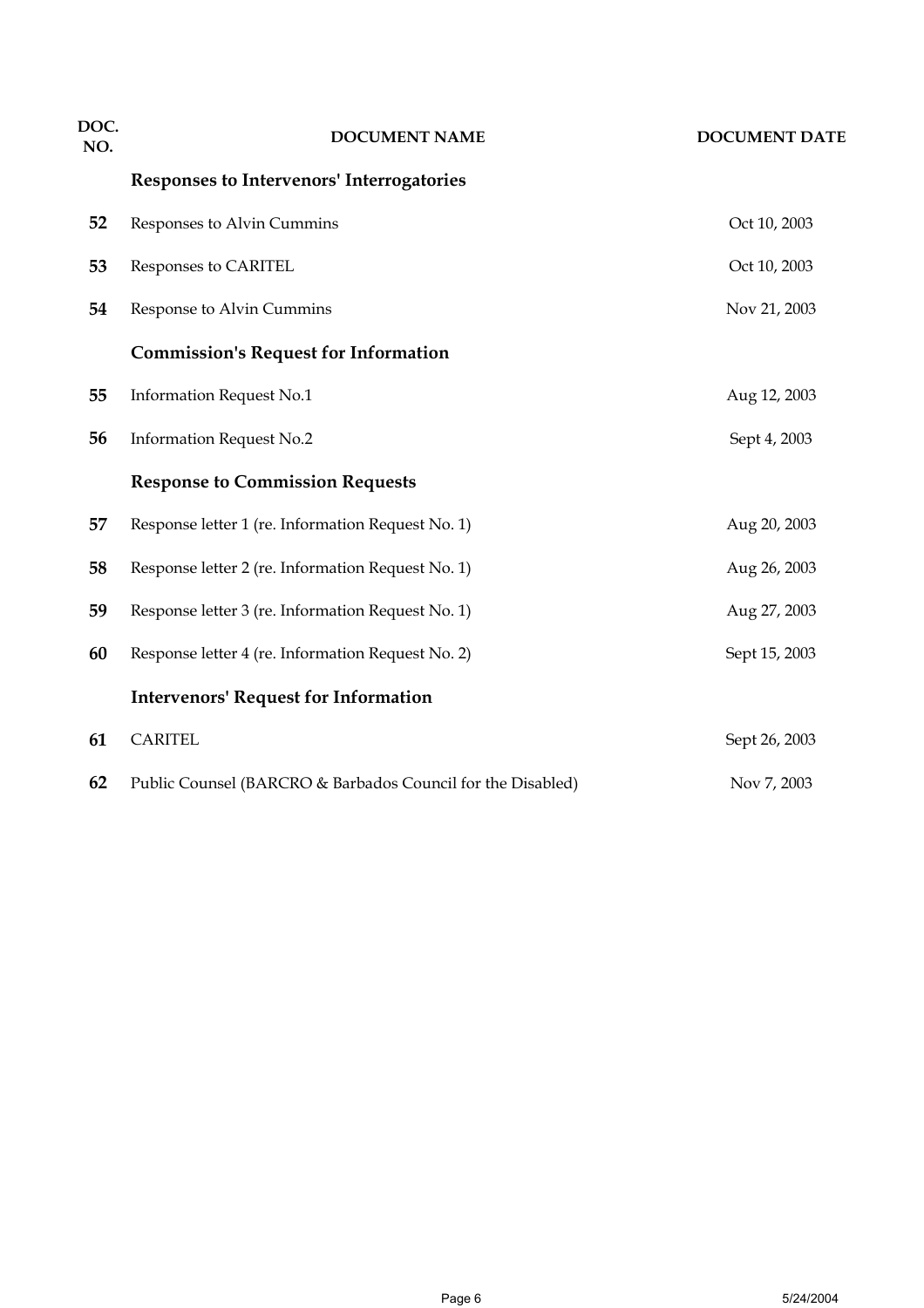| DOC.<br>NO. | <b>DOCUMENT NAME</b>                                        | <b>DOCUMENT DATE</b> |  |
|-------------|-------------------------------------------------------------|----------------------|--|
|             | <b>APPLICATION TO PRESENT ORAL EVIDENCE</b>                 |                      |  |
| 63          | Michael Carrington on behalf of Leroy McClean               | Nov 24, 2003         |  |
| 64          | Audrey McKenzie                                             | Nov 28, 2003         |  |
| 65          | All Caribe                                                  | Nov 28, 2003         |  |
|             | <b>WRITTEN BRIEFS</b>                                       |                      |  |
| 66          | <b>Alvin Cummins</b>                                        | Sept 23, 2003        |  |
| 67          | Leroy McClean                                               | Nov 7, 2003          |  |
| 68          | <b>BARCRO</b>                                               | Nov 21, 2003         |  |
| 69          | Public Counsel (BARCRO & Barbados Council for the Disabled) | Nov 21, 2003         |  |
| 70          | All Caribe                                                  | Nov 25, 2003         |  |
| 71          | Audrey McKenzie                                             | Nov 25, 2003         |  |
| 72          | <b>CARITEL</b>                                              | Nov 25, 2003         |  |
| 73          | <b>BANGO</b>                                                | Nov 25, 2003         |  |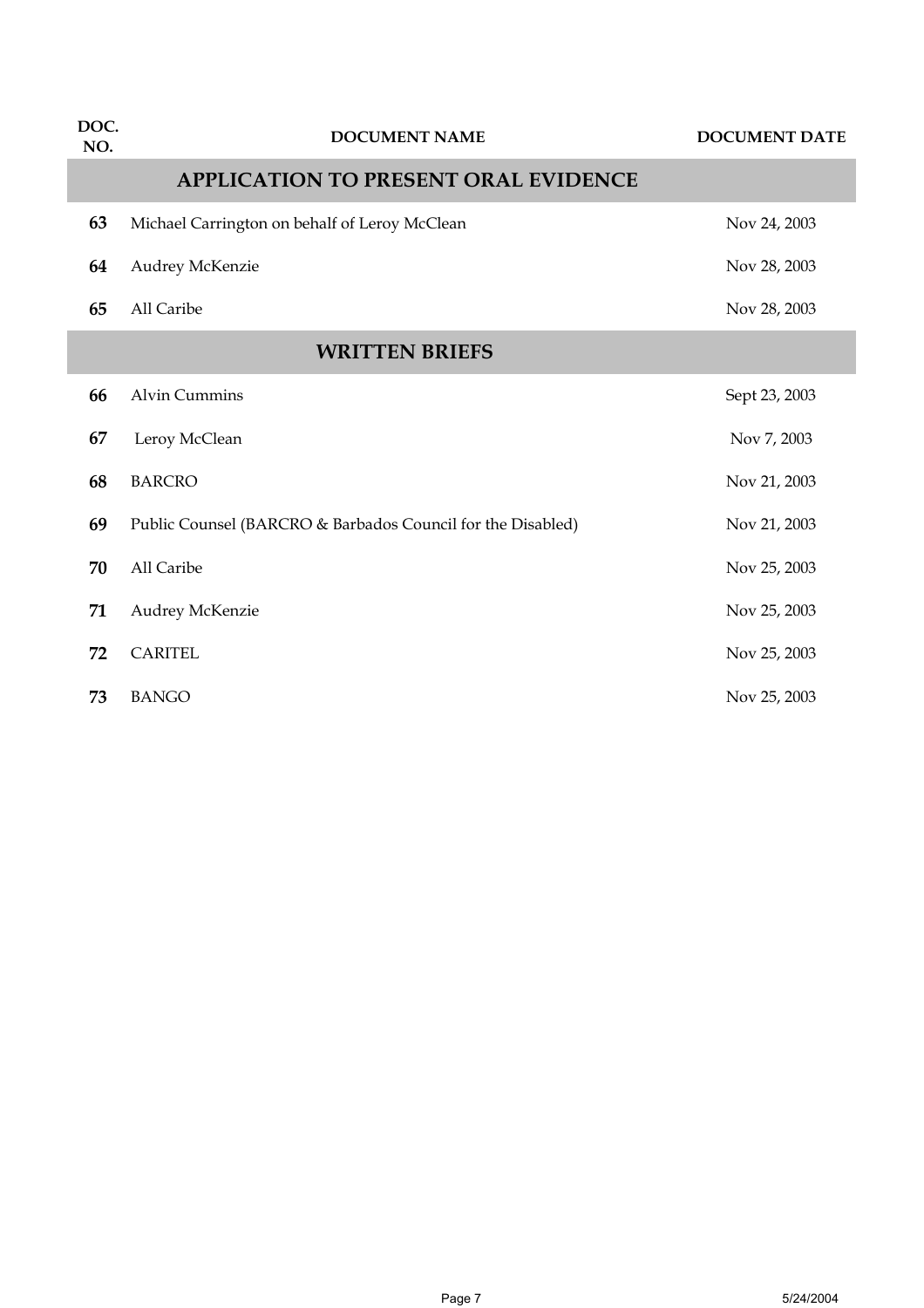|    | <b>LIST OF ISSUES</b>                                       |              |
|----|-------------------------------------------------------------|--------------|
| 74 | Public Counsel (BARCRO & Barbados Council for the Disabled) | Nov 25, 2003 |
| 75 | <b>BARCRO</b>                                               | Nov 25, 2003 |
| 76 | Alvin Cummins                                               | Nov 25, 2003 |
|    | <b>LIST OF WITNESSES</b>                                    |              |
| 77 | Cable & Wireless                                            | Nov 17, 2003 |
| 78 | <b>BARCRO</b>                                               | Nov 24, 2003 |
| 79 | Public Counsel (BARCRO & Barbados Council for the Disabled) | Nov 25, 2003 |
| 80 | <b>BANGO</b>                                                | Nov 25, 2003 |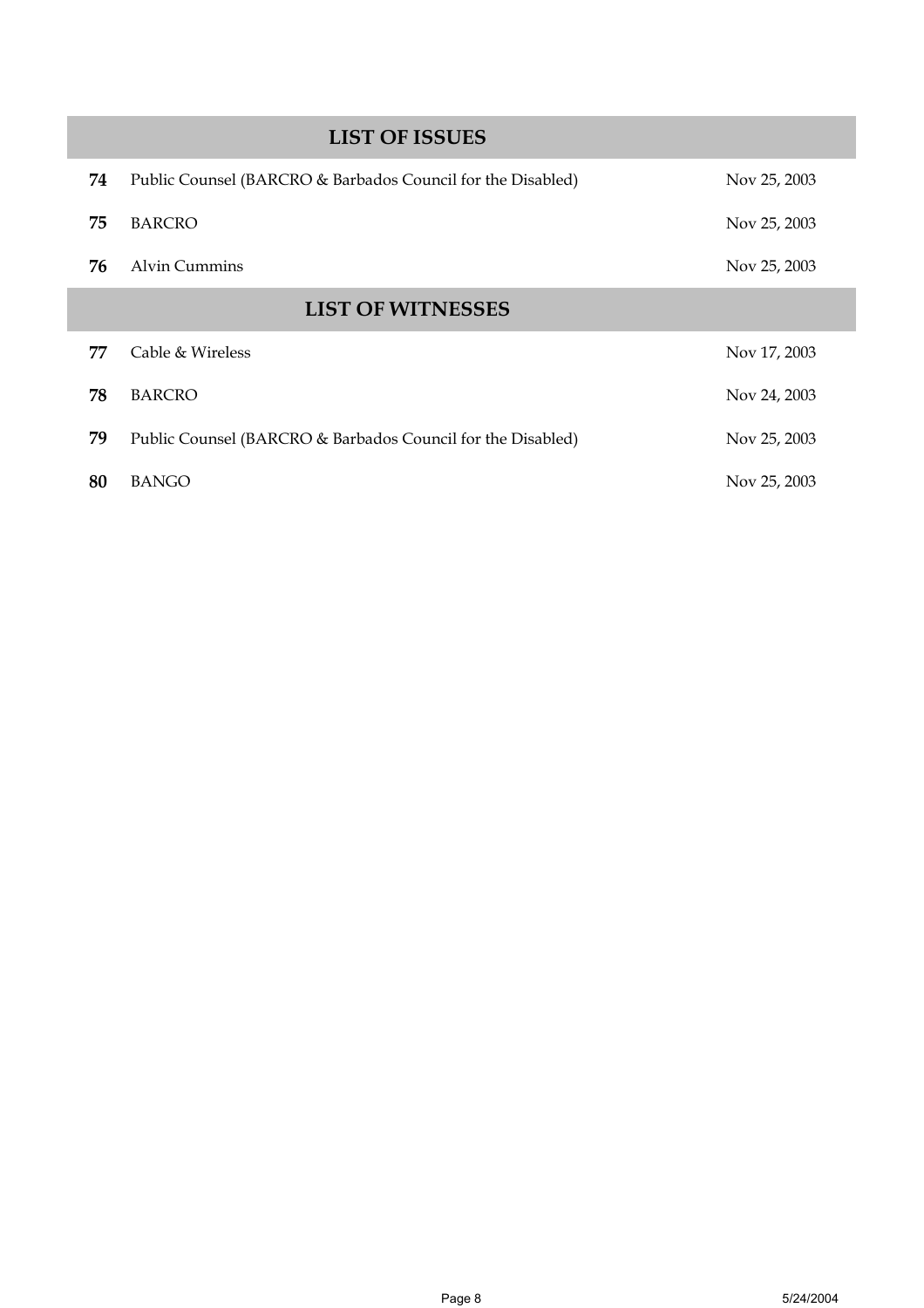## **ABRIDGED VERSIONS (OF CONFIDENTIAL DOCUMENTS)**

#### **Responses to Information Request No. 1**

| 81 | Response re. Information Request No. 1 (Cross Subsidy)                                                   | Sept 12, 2003 |
|----|----------------------------------------------------------------------------------------------------------|---------------|
| 82 | Response re. Information Request No. 1 (International Direct Dialled)                                    | Sept 12, 2003 |
| 83 | Response re. Information Request No. 1 (Sales and Revenue Forecasts)                                     | Sept 12, 2003 |
| 84 | Response re. Information Request No. 1 (Appendices 1A, 1B, 1C, 1D of<br>Memorandum on Capital Expansion) | Sept 12, 2003 |
| 85 | Response re. Information Request No. 1 (Cost Oriented Pricing)                                           | Sept 12, 2003 |
| 86 | David Charles Vrancken Exhibits DV1, DV3, DV4                                                            | Oct 17, 2003  |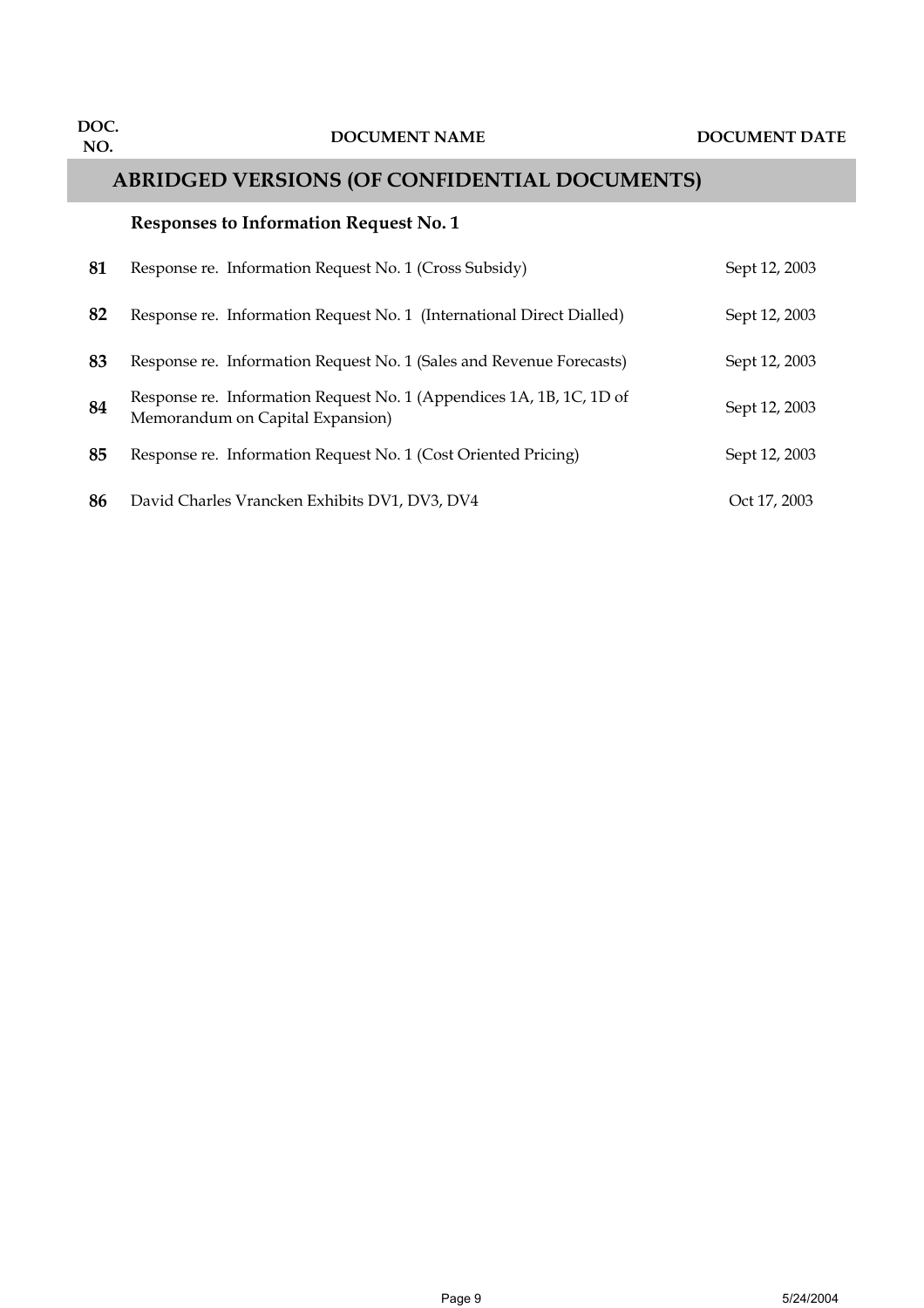## **Responses to Interrogatories Series 1**

| 87 | Detailed Computations for the projected revenue (Sch. 2-2.4)                                            | Oct 10, 2003 |
|----|---------------------------------------------------------------------------------------------------------|--------------|
| 88 | Enhanced Allocation Model (Sch. 2-8.1)                                                                  | Oct 10, 2003 |
| 89 | Detailed information on the volumes IDD calls<br>terminated on company's network (Sch.14.1)             | Oct 10, 2003 |
| 90 | Detailed information on the volumes on originating IDD (Sch. 14.2)                                      | Oct 10, 2003 |
| 91 | Detailed information on revenues from IDD (sch. 2-14.3)                                                 | Oct 10, 2003 |
| 92 | Detailed computations for the projected additional revenue<br>for phase $1 & 2$ (Sch. 2-2.4/ 2.4 & 2.6) | Oct 10, 2003 |
| 93 | Detailed expenses, balances and increases by account no.<br>and description (Sch. 2-3.12)               | Oct 10, 2003 |
| 94 | Detailed expenses by amount, description and account (Sch. 2-4.1 (a))                                   | Oct 10, 2003 |
| 95 | Current Settlement rates from USA, Canada, etc. (Sch. 2-6.1)                                            | Oct 10, 2003 |
| 96 | Detailed allocation of primary operating expenses (Sch. 2-4.3)                                          | Oct 10, 2003 |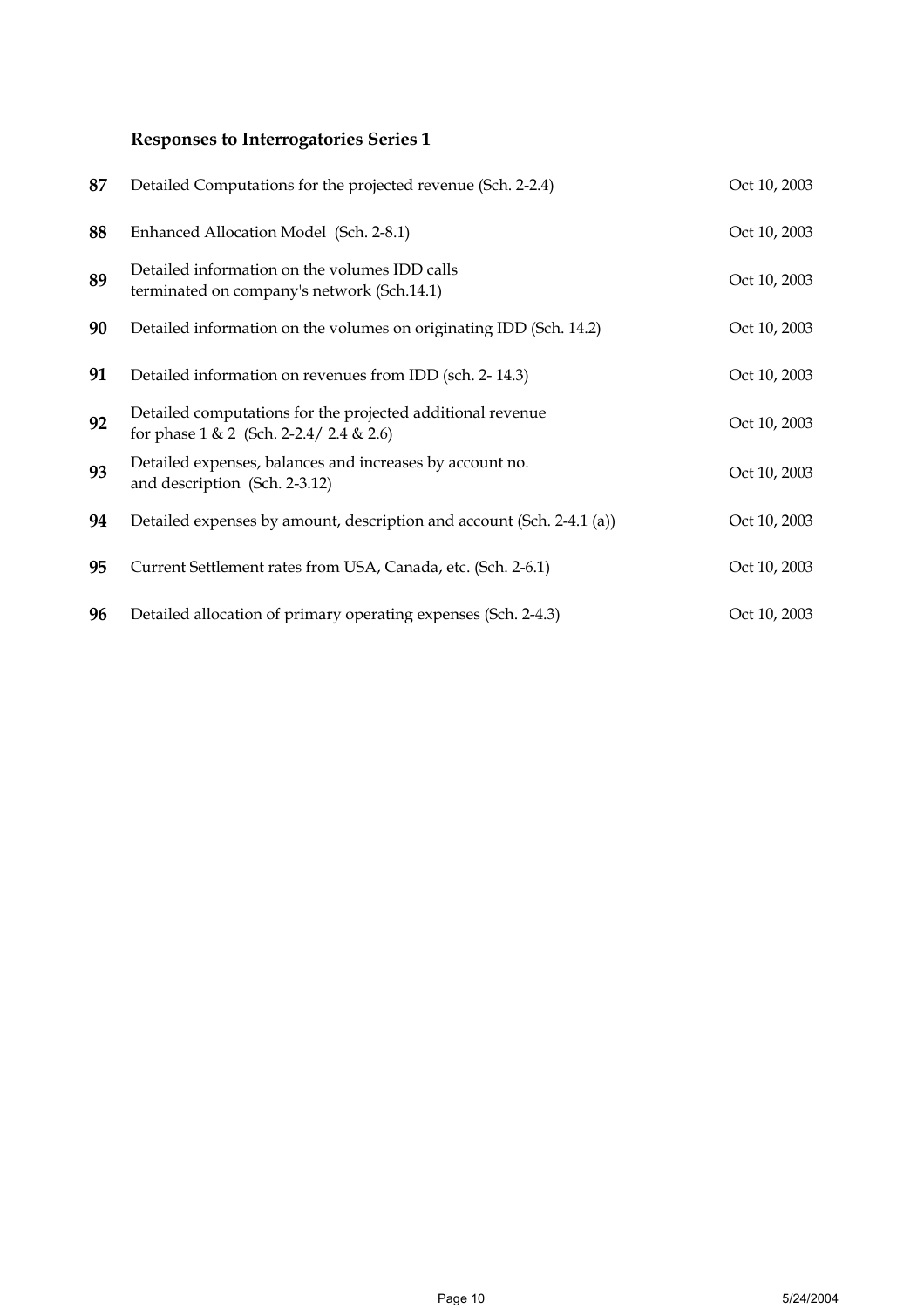# **DOC. NO. DOCUMENT NAME DOCUMENT DATE**

## **Responses to Interrogatories Series 2**

| 97  | Detailed reconciliation of EAM (Att. 1(b))                                                        |    | Nov 6, 2003  |
|-----|---------------------------------------------------------------------------------------------------|----|--------------|
| 98  | Description of financial and statistical data used in EAM (Att. 3)                                |    | Nov 6, 2003  |
| 99  | Cost associated with incoming and outgoing IDD<br>services (Att. 4)                               |    | Nov 6, 2003  |
| 100 | Detailed disaggregated cost information re: customer<br>representatives (Att. 24)                 |    | Nov 6, 2003  |
| 101 | Detailed documents to support units/volumes, revenues<br>current rates (No. 39)                   | at | Nov 6, 2003  |
| 102 | Detailed disaggregated information of call data (Att. 44)                                         |    | Nov 6, 2003  |
| 103 | Disaggregated information pertaining to call volumes (Att. 46)                                    |    | Nov 6, 2003  |
| 104 | Revenue Impacts of Call Profiles (No. 55)                                                         |    | Nov 6, 2003  |
| 105 | Description of major external plant project & capital<br>expenditure (No. 67)                     |    | Nov 6, 2003  |
| 106 | Projections of customers migrating to ADSL (No. 71)                                               |    | Nov 6, 2003  |
| 107 | Detailed disaggregated information related to usage<br>by central office (No. 73)                 |    | Nov 6, 2003  |
| 108 | Detailed Disaggregated information of residential &<br>business customers/lines (No. 74)          |    | Nov 6, 2003  |
|     | <b>Responses to Interrogatories Series 3</b>                                                      |    |              |
| 109 | Details on reasons for changes to evening and weekend<br>and revenues from IDD rate changes (18b) |    | Nov 27, 2003 |
| 110 | Details on terms for contract for directory publications (17 i $\&$ j)                            |    | Dec 5, 2003  |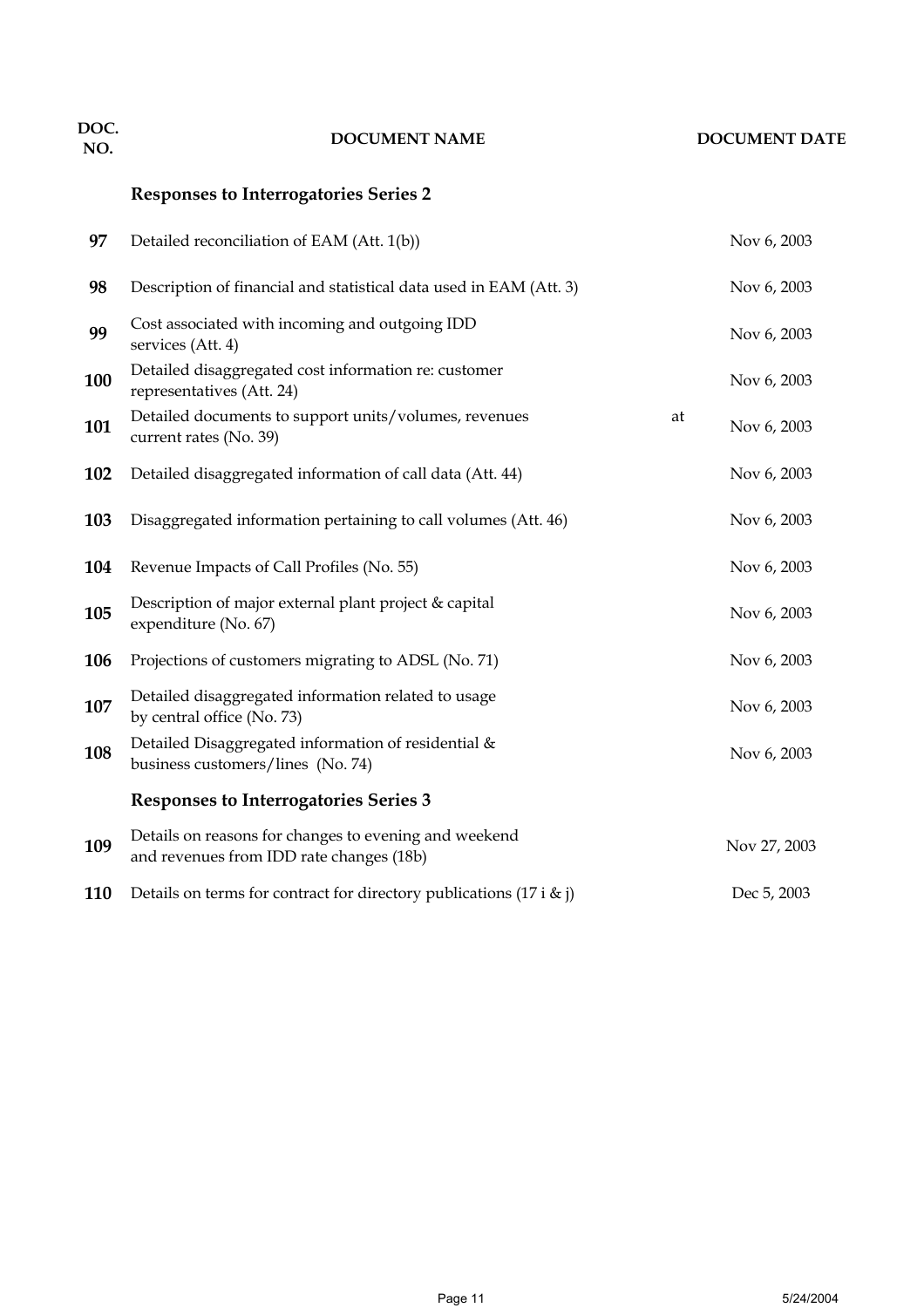| DOC.<br>NO. | <b>DOCUMENT NAME</b>                                                                                                                    | <b>DOCUMENT DATE</b> |
|-------------|-----------------------------------------------------------------------------------------------------------------------------------------|----------------------|
|             | <b>CONFIDENTIAL DOCUMENTS</b>                                                                                                           |                      |
| 111         | Response re. Information Request No. 1 (Cost Oriented Pricing &<br>Cross<br>Subsidy)                                                    | Sept 1, 2003         |
| 112         | Response re. Information Request No. 1 (International Direct Dialled rates and<br>Appendices 1A, 1B, 1C, 1D of Memorandum of Expansion) | Sept 5, 2003         |
| 113         | David Vrancken Affidavit - Exhibit DV1, DV3, DV4                                                                                        | Sept 22, 2003        |
| 114         | David Charles Vrancken Supplemental Affidavit-<br>Exhibits DV1, DV3, DV4                                                                | Oct 17, 2003         |
|             | Responses to Interrogatories Series 1                                                                                                   |                      |
| 115         | Detailed Computations for the projected revenue (Sch. 2-2.4)                                                                            | Oct 10, 2003         |
| 116         | Enhanced Allocation Model (Sch. 2-8.1)                                                                                                  | Oct 10, 2003         |
| 117         | Detailed information on the volumes IDD calls (Sch. 14.1)                                                                               | Oct 10, 2003         |
| 118         | Detailed information on volume terminating (Sch. 2-14.2)                                                                                | Oct 10, 2003         |
| 119         | Detailed information on revenues from IDD (Sch. 2-14.3)                                                                                 | Oct 10, 2003         |
| 120         | Detailed computations for the projected additional<br>revenue for phase 1 & 2 (Sch. 2-2.4/ 2.4 & 2.6)                                   | Oct 10, 2003         |
| 121         | Detailed expenses, balances and increases by account no.<br>and description (Sch. 2-3.12)                                               | Oct 10, 2003         |
| 122         | Detailed expenses by amount, description and account (Sch. 2-4.1 (a))                                                                   | Oct 14, 2003         |
| 123         | Current Settlement rates from USA, Canada, UK, Europe (Sch. 2-6.1)                                                                      | Oct 14, 2003         |
| 124         | Detailed allocation of primary operating expenses (Sch. 2-4.3)                                                                          | Oct 14, 2003         |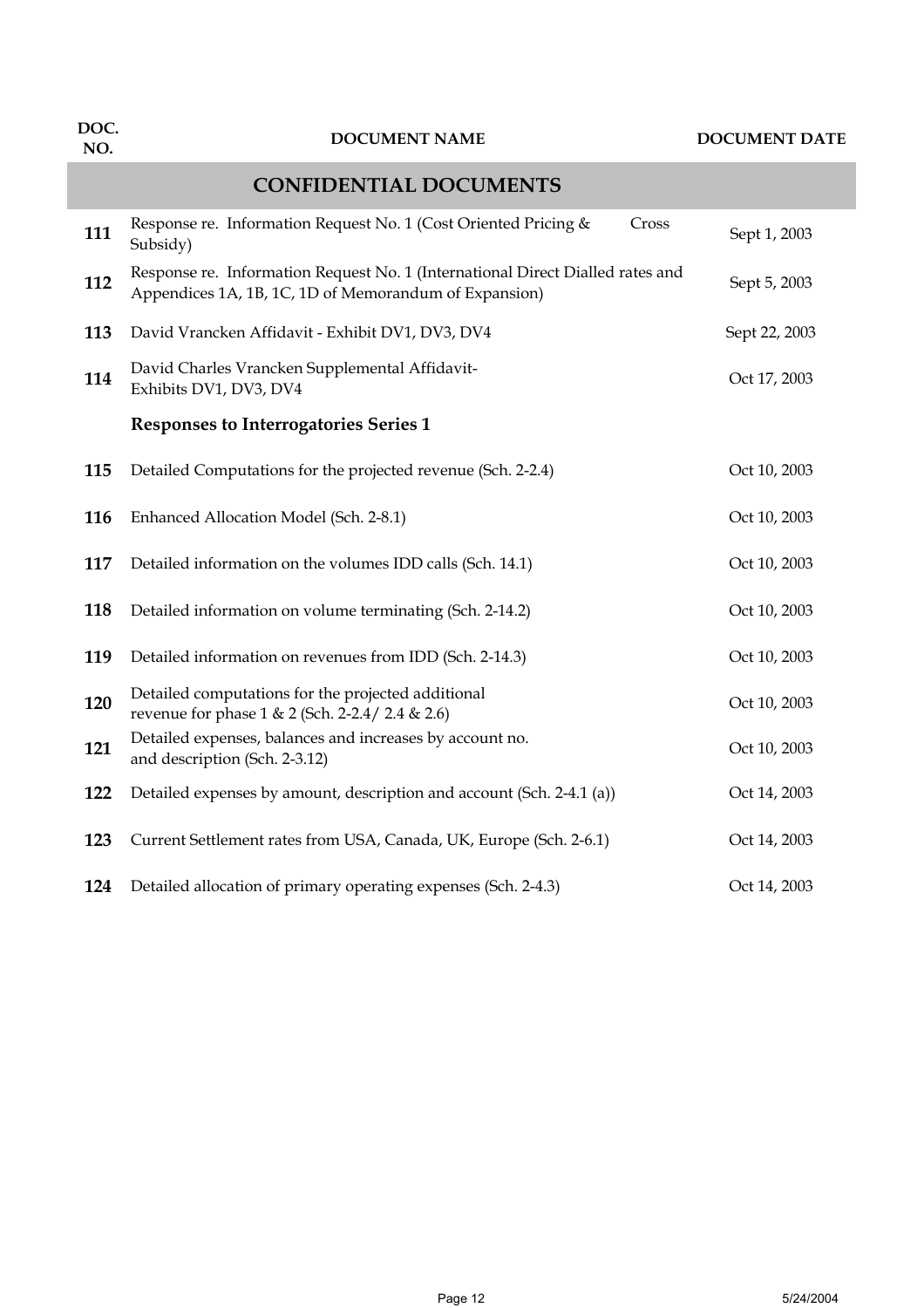| <b>DOC</b><br>NO. | <b>DOCUMENT NAME</b>                                                                                            |       | <b>DATE TENDERED</b> |
|-------------------|-----------------------------------------------------------------------------------------------------------------|-------|----------------------|
|                   | <b>Responses to Interrogatories Series 2</b>                                                                    |       |                      |
| 125               | Detailed reconciliation of EAM (Att. 1(b))                                                                      |       | Nov 6, 2003          |
| 126               | Description of financial and statistical data used in EAM (Att. 3)                                              |       | Nov 6, 2003          |
| 127               | Cost associated with incoming and outgoing IDD services (Att. 4)                                                |       | Nov 6, 2003          |
| 128               | Treatment of Customer Representatives at call centres (No. 21)                                                  |       | Nov 6, 2003          |
| 129               | Detailed terms & conditions of agreement between ALHART and company<br>(Att. 26) - Redacted with no abridgement |       | Nov 6, 2003          |
| 129-1             | Detailed terms and conditions of agreement between consultant, Al Hart and<br>Company                           |       | Nov 6, 2003          |
| 130               | Terms & conditions of agreement between Consultant,<br>Shorey and company (Att. 27 (d) - no abridgement         | David | Nov 6, 2003          |
| 131               | Detailed documents to support units/volumes, revenues at<br>current rates (No. 39)                              |       | Nov 6, 2003          |
| 132               | Detailed disaggregated information of call data (Att. 44)                                                       |       | Nov 6, 2003          |
| 133               | Disaggregated of information pertaining to call volumes (Att. 46)                                               |       | Nov 6, 2003          |
| 134               | Revenue Impacts of Call Profiles (No. 55)                                                                       |       | Nov 6, 2003          |
| 135               | Description of major external plant project & capital expenditure (No. 67)                                      |       | Nov 6, 2003          |
| 136               | Projections of customers migrating to ADSL (No. 71)                                                             |       | Nov 6, 2003          |
| 137               | Detailed disaggregated information related to usage by<br>central office (No. 73)                               |       | Nov 6, 2003          |
| 138               | Detailed Disaggregated information of residential &<br>business customers/lines (No. 74)                        |       | Nov 6, 2003          |
| 139               | Engagement letter of consultants Price Waterhouse (No. 75)                                                      |       | Nov 6, 2003          |
| 140               | N/A                                                                                                             |       |                      |
|                   | <b>Responses to Interrogatories Series 3</b>                                                                    |       |                      |
| 141               | Details on reasons for changes to evening & weekend and<br>revenues from IDD rate changes (18 a&b)              |       | Nov 27, 2003         |
| 142               | Details on terms for contract for directory publications (17 i $\&$ j)                                          |       | Dec 5, 2003          |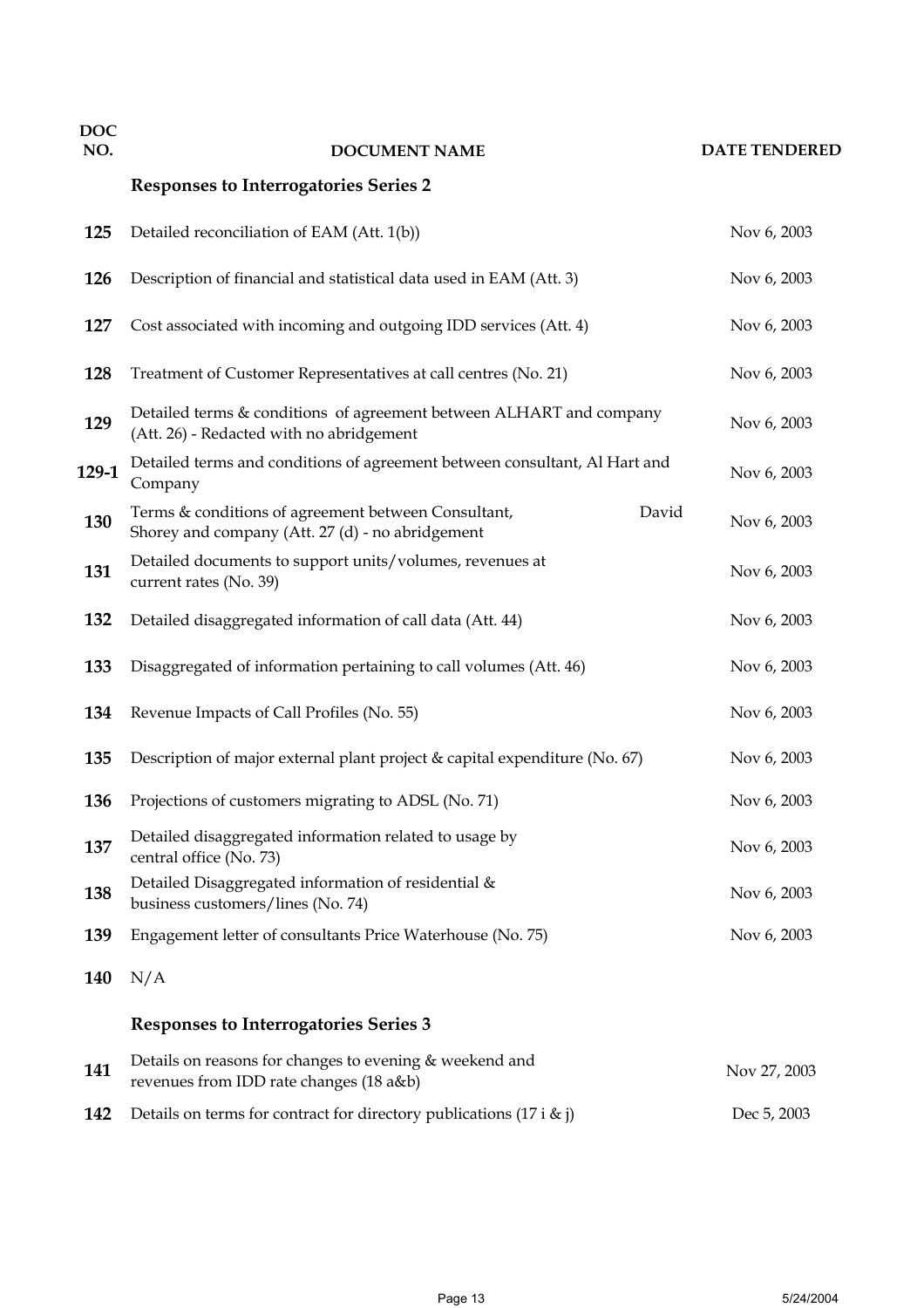| DOC.<br>NO. | <b>DOCUMENT NAME</b>                                                                                                                                                               | <b>DATE TENDERED</b> |
|-------------|------------------------------------------------------------------------------------------------------------------------------------------------------------------------------------|----------------------|
|             | DOCUMENTS TENDERED DURING HEARING                                                                                                                                                  |                      |
|             |                                                                                                                                                                                    |                      |
| 143         | David Shorey (Table 6)                                                                                                                                                             | Dec 5, 2003          |
| 144         | Notice of Motion (BARCRO) re. Opening Statement                                                                                                                                    | Dec 5, 2003          |
| 145         | Response to Interrogatories from Public Counsel (BARCRO & Barbados<br>Council for the Disabled)                                                                                    | Dec 5, 2003          |
| 146         | Response to Interrogatory No. 17 Series 3                                                                                                                                          | Dec 5, 2003          |
| 147         | Response to Interrogatory No. 29 Series 2                                                                                                                                          | Dec 9, 2003          |
| 148         | Response to Interrogatories from Public Counsel (BARCRO & B'dos Council<br>for the Disabled) Nos. 14, 19 (amended), 21, 25, 54, 63-69, 74-81                                       | Dec 9, 2003          |
| 149         | Response to request for documents from CARITEL (Annual Reports of Cable<br>& Wireless Bartel Ltd. & Cable & Wireless BET Ltd. for year ended March 31,<br>1999, 2000, 2001 & 2002) | Dec 9, 2003          |
|             | Annual Report of Cable & Wireless year ended March 31, 2003                                                                                                                        | Dec 9, 2003          |
| 150         | Request for Documents (BANGO)                                                                                                                                                      | Dec 12, 2003         |
| 151         | Response to Interrogatories from Public Counsel (BARCRO & B'dos Council<br>for the Disabled) Nos. 62,117-121                                                                       | Dec 15, 2003         |
| 152         | Discounted Cash Flow (DCF) Model Analysis for estimating Cost of Equity<br>Capital (submitted by David Shorey)                                                                     | Dec 16, 2003         |
| 153         | SEB Consolidated Data 1988 - 2001 Latest Table 9, Pages 1-6 (submitted by<br>David Shorey)                                                                                         | Dec 16, 2003         |
| 154         | SEB Consolidated Data Sheet - Table 8 (pages 1-36) Data Series for Market<br>Index (submitted by David Shorey)                                                                     | Dec 16, 2003         |
| 155         | PUB Decision on Deferred Taxes (pages 19-21) (submitted by David Shorey)                                                                                                           | Dec 16, 2003         |
| 156         | Breakdown & precedents of expenses for rate cases (submitted by David<br>Shorey)                                                                                                   | Dec 16, 2003         |
| 157         | Cost of Capital Calculation (submitted by David Shorey)                                                                                                                            | Dec 16, 2003         |
| 158         | PUB 1993 Decision re. B'dos Telephone Company<br>(precedents relating to depreciation)                                                                                             | Dec 16, 2003         |
| 159         | Provision of precedents relating to depreciation                                                                                                                                   | Dec 16, 2003         |
| 160         | PUB 1973-74 Decision (B'dos Light & Power Company)                                                                                                                                 | Dec 16, 2003         |
| 161         | PUB 1979 Decision (B'dos Light & Power Company)                                                                                                                                    | Dec 16, 2003         |
| 162         | Article 3 entitled 'The CAPM'. Theory and Evidence by Professor Eugene Iama<br>and Kenneth R. French (submitted by Public Counsel)                                                 | Dec 17, 2003         |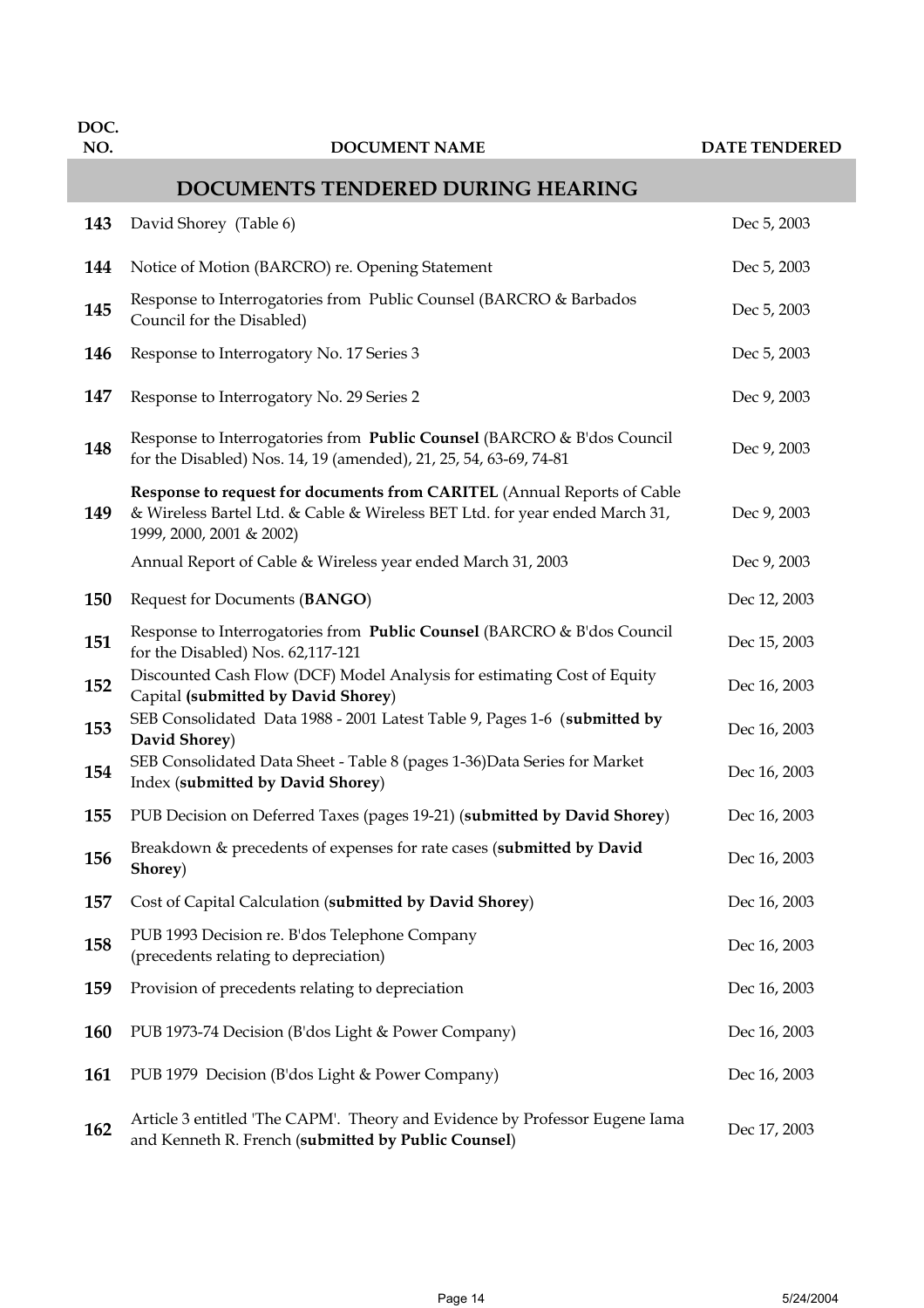| <b>DOC</b><br>NO. | <b>DOCUMENT NAME</b>                                                                                                                                         | <b>DATE TENDERED</b> |
|-------------------|--------------------------------------------------------------------------------------------------------------------------------------------------------------|----------------------|
| 163               | <b>ARTICLES</b> (Submitted by Alvin Cummins)                                                                                                                 | Dec 17, 2003         |
|                   | State of Israel Ministry of Communications- Regulation Philosophy                                                                                            | Dec 17, 2003         |
|                   | State of Israel Ministry of Communications- Bezeq Tariff Rebalancing (April<br>1999)                                                                         | Dec 17, 2003         |
|                   | State of Israel Ministry of Communications- Israel's Telecommunications                                                                                      | Dec 17, 2003         |
|                   | State of Israel Ministry of Communications- Internet Services Profile                                                                                        | Dec 17, 2003         |
|                   | State of Israel Ministry of Communications- Cellular Telephony                                                                                               | Dec 17, 2003         |
|                   | State of Israel Ministry of Communications- Resulting Market Environment                                                                                     | Dec 17, 2003         |
|                   | Residential Rate Rebalancing: The three "Rs" that could revitalize competition                                                                               | Dec 17, 2003         |
|                   | Mad about metering                                                                                                                                           | Dec 17, 2003         |
|                   | Phone companies see their future in flat-rate plans                                                                                                          | Dec 17, 2003         |
|                   | Pennsylvania Grange fight Bell rate rebalancing proposal                                                                                                     | Dec 17, 2003         |
|                   | Trends in telephone service                                                                                                                                  | Dec 17, 2003         |
|                   | Cable and Wireless policies called "Draconian" says local businessmen                                                                                        | Dec 17, 2003         |
|                   | Review of PUB's 1979 Decision re. B'dos Light & Power                                                                                                        | Dec 17, 2003         |
|                   | Regulatory Restructuring and Incumbent Price Dynamics: The Case of US<br>Local Telephone Markets                                                             | Dec 17, 2003         |
| 164               | Regulated Industries, 4th Edition; Pierce & Gellhorn (Re: stranded costs: pp.<br>399-405) (submitted by David Shorey)                                        | Dec 19, 2003         |
| 165               | Insurance invoices and Schedule GC-INS1 re Insurance Expenses (submitted<br>by David Shorey)                                                                 | Dec 19, 2003         |
| 166               | Cable & Wireless response to Interrogatories from BARCRO & the B'dos<br>Council for the Disabled Nos. 89-92, 123-130                                         | Jan 5, 2004          |
| 167               | Cable & Wireless response to Commission's Interrogatories Series 3 (Amended<br>table re. allocation of costs)                                                | Jan 5, 2004          |
| 168               | Cable & Wireless response to request for documents from Public Counsel<br>(BARCRO & Barbados Council for the Disabled)                                       | Jan 6, 2004          |
| 169               | ASB Standards in Issue-FRS19 (Deferred Tax)                                                                                                                  | Jan 8, 2004          |
| 170               | The incidence of Public Utility Taxation; Public Utility Econ., Garfield and<br>Lovejoy (1964), Prentice Hall Edit (pp. 391-395) (submitted by David Shorey) | Jan 12, 2004         |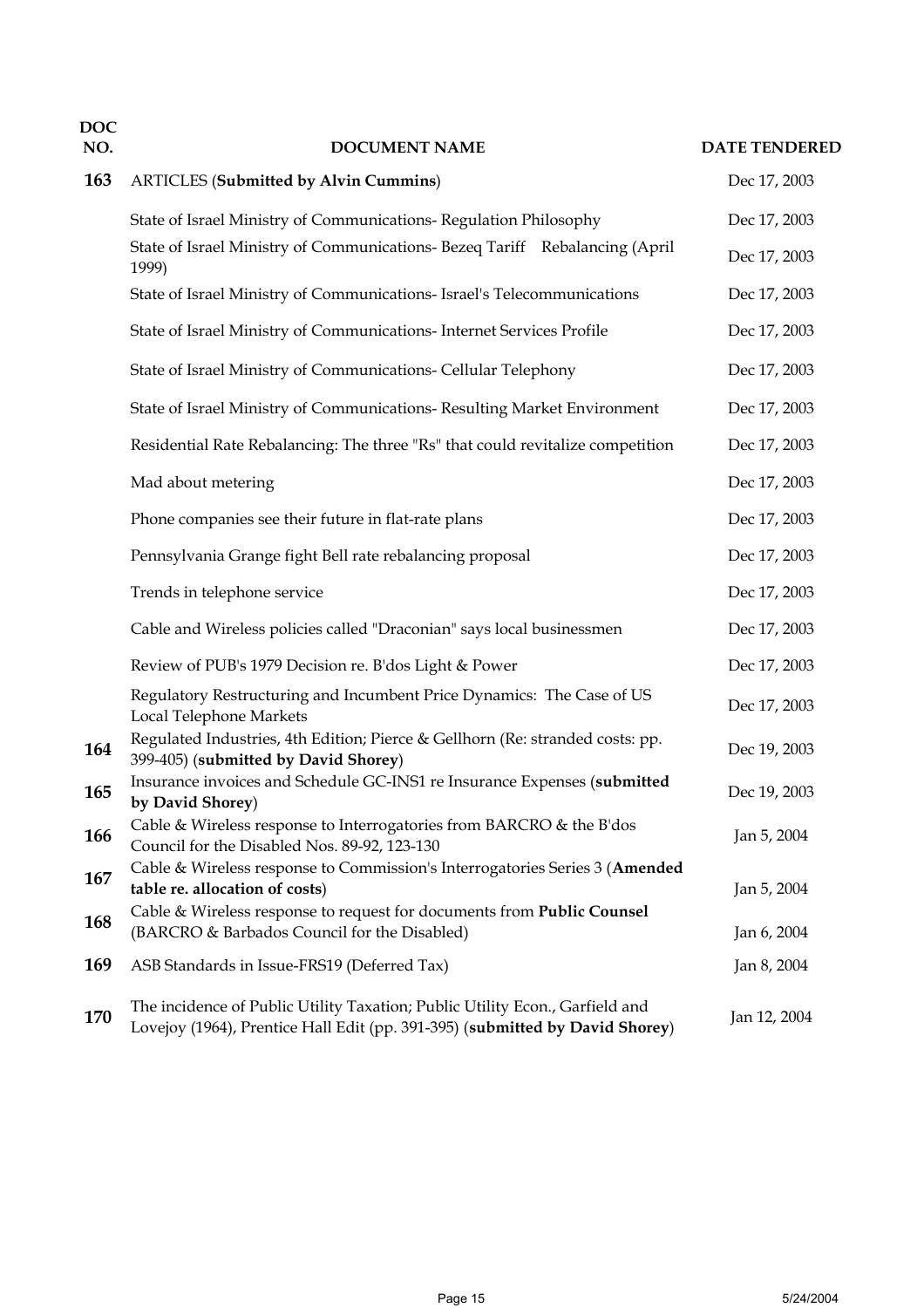| <b>DOC</b><br>NO. |                                                                                                                                                                                                          | <b>DATE TENDERED</b> |
|-------------------|----------------------------------------------------------------------------------------------------------------------------------------------------------------------------------------------------------|----------------------|
| 171               | <b>DOCUMENT NAME</b><br>Regulation of Public Utilities; Charles F. Phillips Jr. (pp. 317, Table 8)                                                                                                       | Jan 12, 2004         |
|                   | (submitted by David Shorey)<br>Cable & Wireless response to Interrogatories from Public Counsel (BARCRO                                                                                                  |                      |
| 172               | & Barbados Council for the Disabled) No. 88                                                                                                                                                              | Jan 12, 2004         |
| 173               | Response to request for documents from Public Counsel (BARCRO &<br>Barbados Council for the Disabled) (Request no. 5)                                                                                    | Jan 12, 2004         |
| 174               | Letter requested by Alvin Cummins re: Central Country Club (submitted by<br>Cable & Wireless)                                                                                                            | Jan 13, 2004         |
| 175               | Invoice and article requested by CARITEL (submitted by Cable & Wireless)                                                                                                                                 | Jan 13, 2004         |
| 176               | Ageu analysis of dept, preakdown of Other Receivable and vvergift of b dos<br>business in relation to C&W in the Caribbean (submitted by Cable &<br>Miralore                                             | Jan 13, 2004         |
| 177               | <b>ARTICLES</b> (submitted by BARCRO)                                                                                                                                                                    | Jan 14, 2004         |
|                   | Barbados Photo Gallery - Metered Telephones                                                                                                                                                              | Jan 14, 2004         |
|                   | Flat Rate versus Per Minute Charges for Telephone Service: The Relationship<br>between Internet Access and Telephone Tariffs                                                                             | Jan 14, 2004         |
| 178               | Article: Public Utility Regulation (submitted by Alvin Cummins)                                                                                                                                          | Jan 14, 2004         |
| 179               | ARTICLE - IAS Plus International Standards - Business Combinations<br>(submitted by Olson Robertson)                                                                                                     | Jan 14, 2004         |
| 180               | Cable & Wireless details in support of Interrogatory #2.5 of the Commission's set<br>of Interrogatories #1 (CONFIDENTIALITY CLAIMED)                                                                     | Jan 14, 2004         |
| 181               | Cable & Wireless information on deregulation of CPE (CONFIDENTIALITY<br><b>CLAIMED)</b>                                                                                                                  | Jan 14, 2004         |
| 182               | Cable & Wireless Vehicle Fleet Management (CONFIDENTIALITY<br><b>CLAIMED)</b>                                                                                                                            | Jan 14, 2004         |
| 183               | Cable & Wireless responses to questions raised by Public Counsel and Olson<br>Robertson                                                                                                                  | Jan 14, 2004         |
| 184               | Retail Price Index - End of Period (July 2001 = 100) - Table 11 cont'd; pp. 92;<br>Extracted from Central Bank of Barbados Economic and Financial Statistics,<br>October 2003 (submitted by Hallam Hope) | Jan 16, 2004         |
| 185               | Financial Review pp.16 & 17extracted from C &W's Annual Report for March<br>31, 1999/2000 (submitted by Hallam Hope)                                                                                     | Jan 16, 2004         |
| 186               | Cable & Wireless advertisement entitled "It's a brand new world"; pp.2a;<br>Sunday Sun, Sunday November 9, 2003 (submitted by Hallam Hope)                                                               | Jan 16, 2004         |
| 187               | Cable & Wireless Tax Invoice dated November 8, 2003 (submitted by Hallam<br>Hope)                                                                                                                        | Jan 16, 2004         |
|                   | Cable & Wireless Tax Invoice dated December 9, 2003 (submitted by Hallam<br>Hope)                                                                                                                        | Jan 16, 2004         |
| 188               | Schedule of Breakdown of plant under construction and Advertising,<br>Marketing and Public Relations costs for 2000/2001(submitted by Cable &<br>Wireless)                                               | Jan 20, 2004         |
| 189               | Schedule of Salary Reconciliation (submitted by Cable & Wireless)                                                                                                                                        | Jan 20, 2004         |
| 190               | Cable & Wireless request no 50 of list of interrogatories #2 Usage profile<br>information (submitted by Cable & Wireless)                                                                                | Jan 26, 2004         |
|                   |                                                                                                                                                                                                          |                      |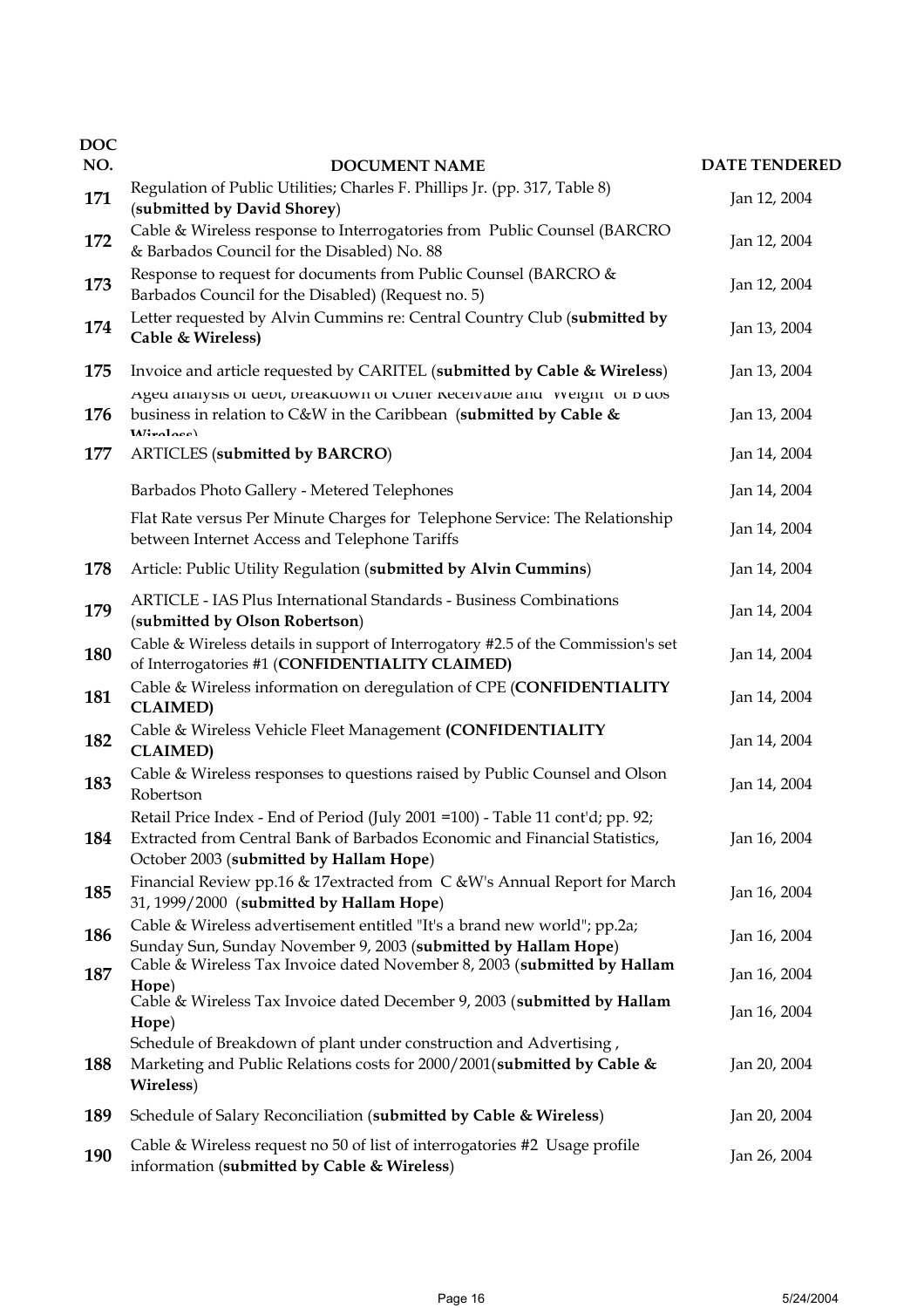| 191 | Report of the Auditors to the Shareholders of BET and Financial statements as<br>of 31st March 1998 (In response to BANGO request) | Jan 28, 2004 |
|-----|------------------------------------------------------------------------------------------------------------------------------------|--------------|
|     | Report of Auditors to shareholders of Cable & Wireless BET Limited as of 31st<br>March 1999 (In response to BANGO request)         | Jan 28, 2004 |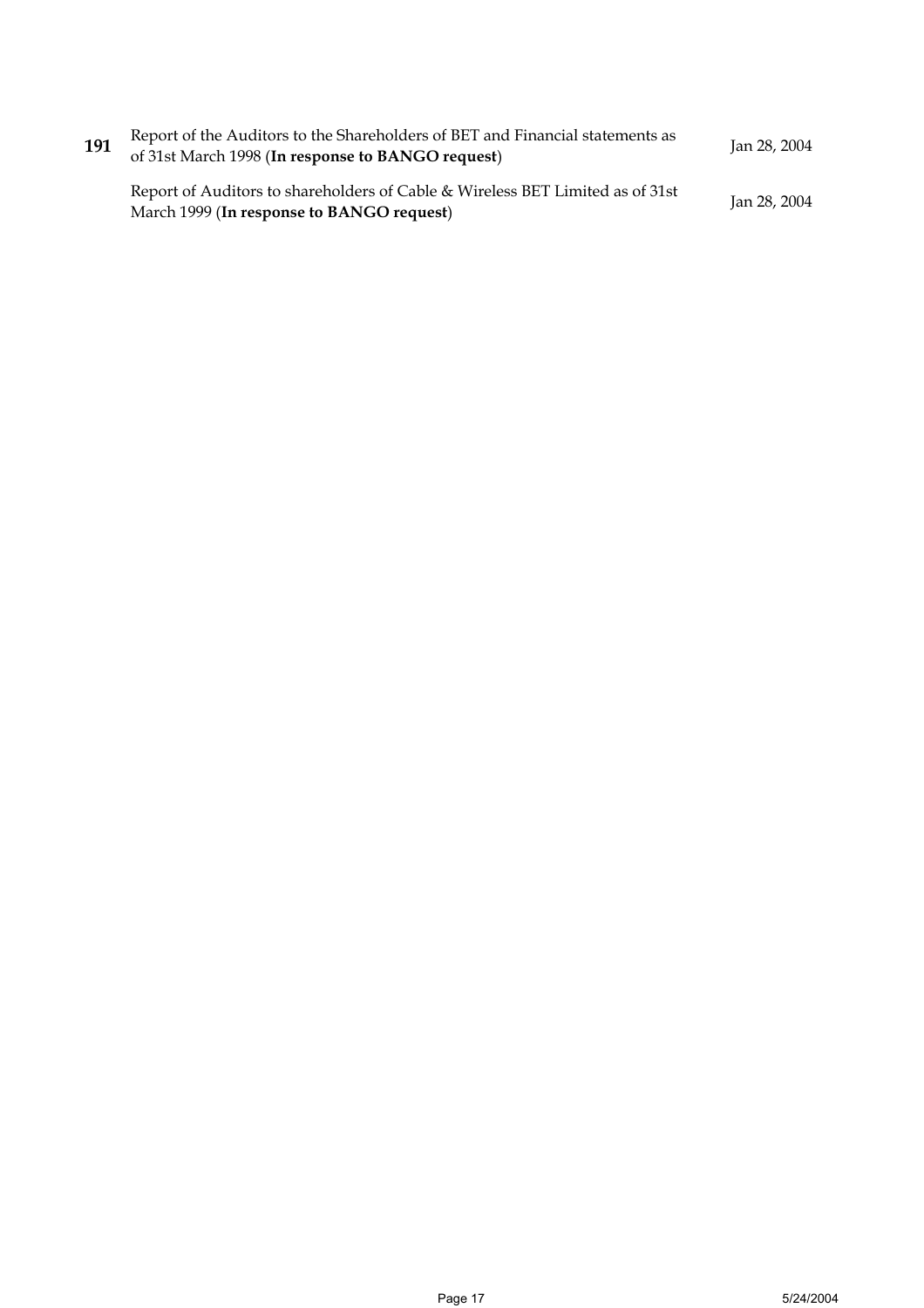| <b>DOC</b><br>NO. | <b>DOCUMENT NAME</b>                                                                                                                                                                 | <b>DATE TENDERED</b> |
|-------------------|--------------------------------------------------------------------------------------------------------------------------------------------------------------------------------------|----------------------|
| 192               | Cable & Wireless Tax Invoice dated November 22, 2003 (submitted by Alvin                                                                                                             | Jan 29, 2004         |
|                   | Cummins)<br>Cable & Wireless Tax Invoice dated December 22, 2003 (submitted by Alvin<br>Cummins)                                                                                     | Jan 29, 2004         |
| 193               | Cable & Wireless Plant under construction by cost centre as at 31st March 2002                                                                                                       | Feb 6 2004           |
|                   | Cable & Wireless Allocation of Barbados Contact Centre costs to participating<br>business units                                                                                      | Feb 6, 2004          |
|                   | Cable & Wireless Nortel Extended Warranty                                                                                                                                            | Feb 6, 2004          |
| 194               | Affidavit of Boneta Phillips President of the Barbados Council for the<br>Disabled Inc. (submitted by Public Counsel)                                                                | Feb 13, 2004         |
| 195               | Cable & Wireless reconnection fees April 2001 to March 2002 (information<br>requested during testimony of Mr Gordon Cochrane)                                                        | Feb 13, 2004         |
| 196               | Cable & Wireless response to queries raised during hearing pertaining to<br>insurance (response by Gordon Cochrane)                                                                  | Feb 16, 2004         |
| 197               | Financial Accounting Standards Board Summary of Statement No. 141<br>(submitted by Olson Robertson)                                                                                  | Feb 16, 2004         |
| 198               | FCC Releases 1999 International Traffic Data; FCC Press Release dated<br>December 26, 2000 (Keith Walker-All Caribe Inc.)                                                            | Feb 17, 2004         |
|                   | 1999 International Telecommunications Data (filed as of October 31, 2000);                                                                                                           | Feb 17, 2004         |
| 199               | published December 2000 by FCC (Keith Walker-All Caribe Inc.)<br>Impact of the rate proposal on customers in Barbados submitted by Paul                                              | Feb 19, 2004         |
|                   | Taylor; (requested by the Commission 2004-02-18)<br>Usage Profiles for All Lines and Plan Profile by line type submitted by Paul<br>Taylor; (requested by the Commission 2004-02-18) | Feb 19, 2004         |
| 200               | Cable & Wireless response to queries raised by Hallam Hope regarding<br>internet usage on telephone bills                                                                            | Feb 23, 2004         |
| 201               | Cable & Wireless response to information Request no. 50 of List of<br>Interrogatories No. 2 Usage Profile Information - CALL PROFILES for the<br>November - December 2003 period     | Feb 24, 2004         |
| 202               | Cable & Wireless Changes in Calling Patterns Month on Month September 03<br>to January 04 (Submitted by Paul Taylor)                                                                 | Feb 25, 2004         |
|                   | Profile of Lines by Actual Usage and Type of Line                                                                                                                                    | Feb 25, 2004         |
|                   | Guiding Principles Check List                                                                                                                                                        | Feb 25, 2004         |
| 203               | Cable & Wireless Tax Invoice dated January 8, 2004 (submitted by Hallam<br>Hope)                                                                                                     | Feb 26, 2004         |
| 204               | Trends in Telephone Service, August 2003 by Industry Analysis and<br>Technology Division, Wireline Competition Bureau (submitted by Fair<br><b>Trading Commission)</b>               | March 23, 2004       |
| 205               | Page 1783 of Public Hearing Transcript, Thursday February 19, 2004 - Day 24<br>(submitted by Fair Trading Commission)                                                                | March 23, 2004       |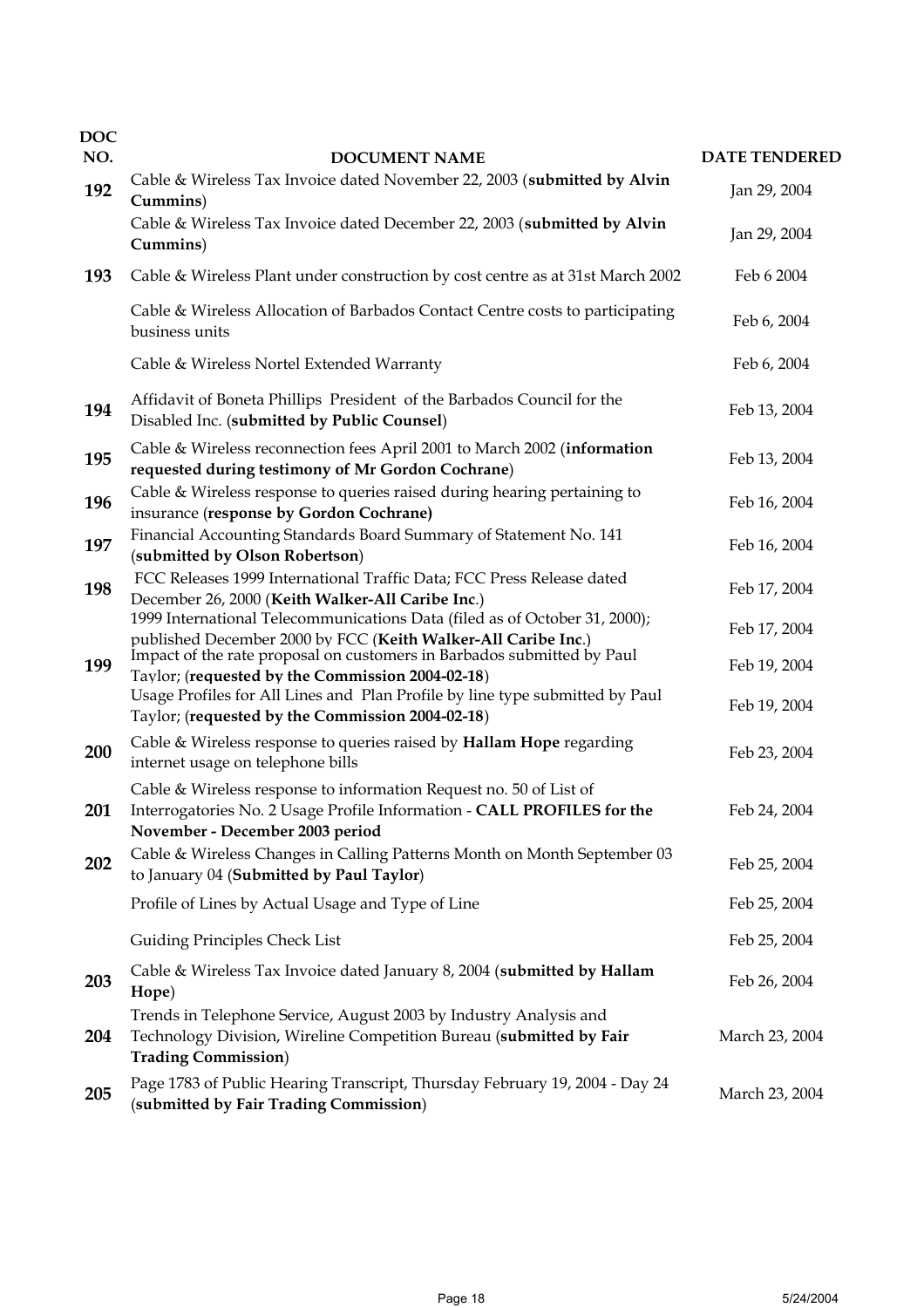| <b>DOC</b> |                                                                                                                                                                                                      | <b>DATE TENDERED</b> |
|------------|------------------------------------------------------------------------------------------------------------------------------------------------------------------------------------------------------|----------------------|
| NO.        | <b>DOCUMENT NAME</b><br>Cingular Rollover' downloaded from Cingular Website:                                                                                                                         |                      |
| 206        | http://www.cingular.com/customer_service/rollover (submitted by Fair<br><b>Trading Commission</b> )                                                                                                  | March 23, 2004       |
| 207        | Cable & Wireless response to Commission's Confidentiality Hearing Decision -<br>Documents to be placed on public record                                                                              | March 26, 2004       |
|            | Document #112 Appendices 1A and 1B                                                                                                                                                                   | March 26, 2004       |
|            | Document #120 FTC Interrogatories #1 Attachment Sch 2-2.4                                                                                                                                            | March 26, 2004       |
|            | Document #121 FTC Interrogatories #1 Attachment Sch 2-3.12                                                                                                                                           | March 26, 2004       |
|            | Document #116 FTC Interrogatories #1 Attachment Sch 2-8.1                                                                                                                                            | March 26, 2004       |
|            | Document #125 (PENDING) (Document withdrawn by letter dated April<br>14, 2004)                                                                                                                       | March 26, 2004       |
|            | Document #131 FTC interrogatories #2 Attachment 39                                                                                                                                                   | March 26, 2004       |
|            | Document #132 FTC Interrogatories #2 Attachment 44                                                                                                                                                   | March 26, 2004       |
|            | Document #133 FTC Interrogatories #2 Attachment 46(i)                                                                                                                                                | March 26, 2004       |
|            | Document #134 FTC Interrogatories #2 Attachment 55(i) & (vii)                                                                                                                                        | March 26, 2004       |
| 208        | Cable & Wireless response to Commission's Confidentiality Hearing Decision -<br>Documents to be placed on public record                                                                              | March 29, 2004       |
|            | Document #111 - SCHEDULE A (Cost-Oriented Pricing) and SCHEDULE B<br>(Cross Subsidy)                                                                                                                 | March 29, 2004       |
| 209        | Cable & Wireless response to Hallam Hope's request for information on ADSL                                                                                                                           | April 8, 2004        |
| 210        | <b>ARTICLES</b> (Submitted by Hallam Hope)                                                                                                                                                           | April 8, 2004        |
|            | Regulation of the Firm and Natural Monopoly by Michael Waterson; pp. 97                                                                                                                              | April 8, 2004        |
|            | Information Document on Interconnect Policy Framework, Caribbean<br>Countries by Dr. John Price; ITU Barbados Area Office; pp.11-14 [at] CTU<br>Annual Policy Seminar Trinidad and Tobago June, 2001 | April 8, 2004        |
| 211        | Cable & Wireless response to Commission's Confidentiality Hearing Decision -<br>Documents to be placed on public record                                                                              | April 8, 2004        |
|            | Document #182 Cable & Wireless (Barbados) Limited Impact of Outsourcing<br>Vehicle Fleet Management for public record                                                                                | April 8, 2004        |
| 212        | Cable & Wireless response to Commission's Confidentiality Hearing Decision -<br>Documents to be placed on public record                                                                              | April 14, 2004       |
|            | Revised copy of Document #125 Attachment 1(b) Profit and Loss<br>Reconciliation for the 12 Months ended 31st March 2002 - per the<br>Commission's verbal request of April 8, 2004                    | April 14, 2004       |
| 213        | Brief outlining Summary of Evidence to be presented by Keith Walker on<br>behalf of All Caribe, Inc. (Submitted by All Caribe, Inc.)                                                                 | April 27, 2004       |
| 214        | Cable & Wireless Tax Invoice dated April 1, 2004 (Olson Robertson)                                                                                                                                   | April 29, 2004       |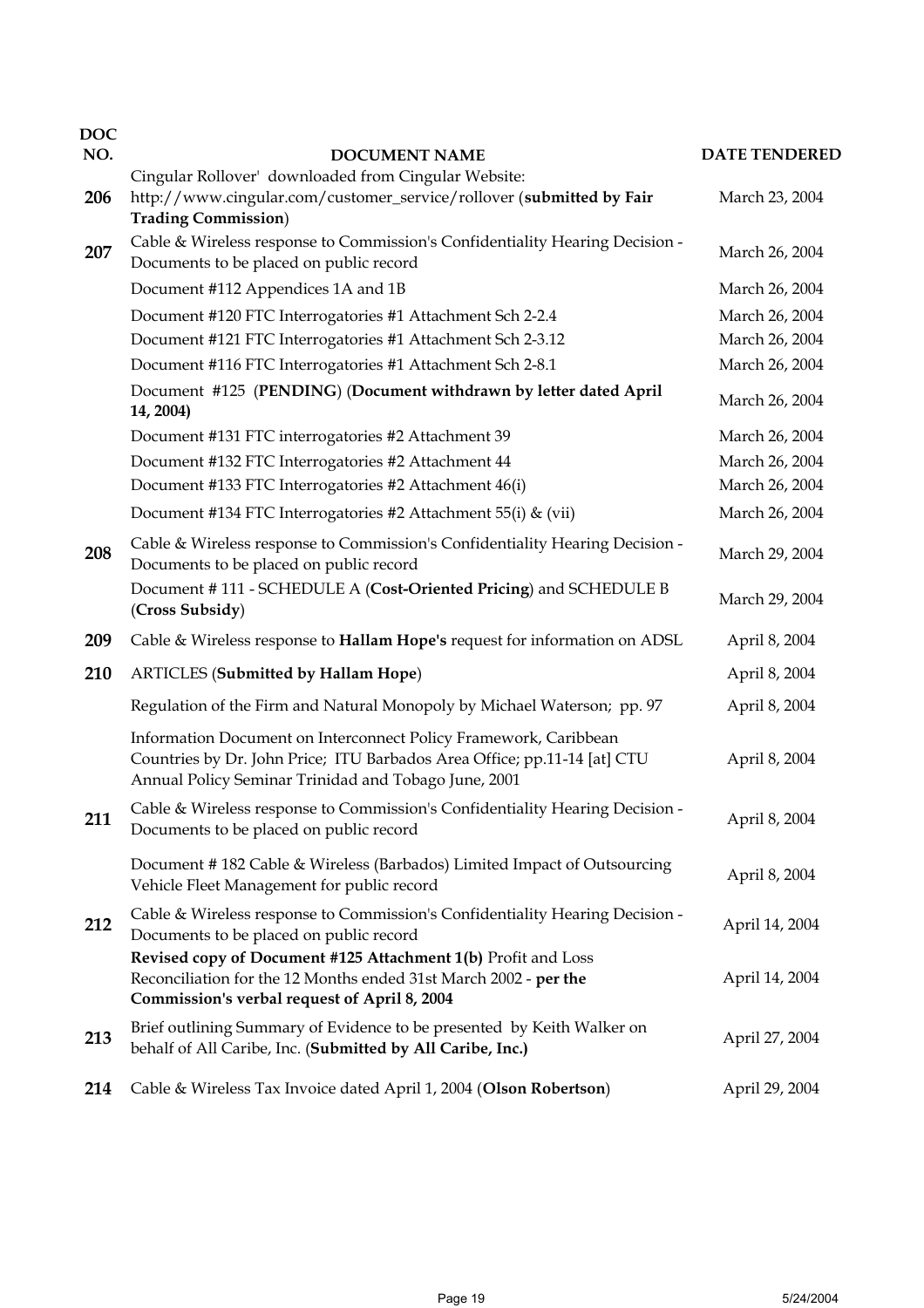| <b>DOC</b><br>NO. | <b>DOCUMENT NAME</b>                                                                                                                                                                                                                                    | <b>DATE TENDERED</b> |
|-------------------|---------------------------------------------------------------------------------------------------------------------------------------------------------------------------------------------------------------------------------------------------------|----------------------|
| 215               | Letter from C&W to Public Utilities Board dated 28 December 1999 - (Olson                                                                                                                                                                               | April 29, 2004       |
| 216               | Robertson)<br>VOB Online Survey (Hallam Hope)                                                                                                                                                                                                           | April 30, 2004       |
| 217               | Supplemental Information of Erskine Alexander Durant - (Malcolm Taitt)                                                                                                                                                                                  | April 30, 2004       |
| 218               | 2003-2004 Directory pages 57 & 305 & Cable & Wireless Tax Invoice dated 6,<br>October 2003 - (Alvin Thorpe)                                                                                                                                             | April 30, 2004       |
| 219               | Cable & Wireless Tax Invoice dated 6, October 2003 - (Alvin Thorpe)                                                                                                                                                                                     | April 30, 2004       |
| 220               | Response from Cable & Wireless re: Information requested from Gordon<br>Cochrane pertaining to Lynch Insurance Brokers Ltd.                                                                                                                             | April 30, 2004       |
| 221               | Response from Cable and Wireless (Barbados) Ltd. re: Commission's<br>"Outstanding Information" request dated Friday May 7, 2004                                                                                                                         | May 11, 2004         |
|                   | Attachment 1 - Enlarged Schematic of the overlay data network -<br>Interrogatory No. 64                                                                                                                                                                 | May 11, 2004         |
|                   | Attachment 2 - David Vrancken's responses (7 pages)                                                                                                                                                                                                     | May 11, 2004         |
|                   | Attachment 3 - Cable & Wireless Barbados Details on the Assumptions re: The<br>Changes in Call Profiles                                                                                                                                                 | May 11, 2004         |
|                   | Attachment 4 - Cable and Barbados Distribution of Domestic Calls by Time of<br>Day                                                                                                                                                                      | May 11, 2004         |
|                   | Attachment 5 - Cable and Wireless Barbados Average Daily Use Per Line for<br><b>Local Calls</b>                                                                                                                                                         | May 11, 2004         |
|                   | Attachment 6 - Cable and Wireless Barbados Ltd. Quality of Service<br>Standards                                                                                                                                                                         | May 11, 2004         |
| 222               | Response from Cable and Wireless (Barbados) Ltd. re: Commission's<br>"Outstanding Information" request dated Friday May 7, 2004                                                                                                                         | May 11, 2004         |
|                   | Information on Customer Complaints for the period April 2003 - March 2004<br>(CONFIDENTIALITY CLAIMED)                                                                                                                                                  | May 11, 2004         |
| 223               | Response from Cable & Wireless (Barbados) Limited re: Commission request<br>of April 27, 2004 - General Terms and Conditions of Service                                                                                                                 | May 11, 2004         |
| 224               | Response from Cable and Wireless (Barbados) Ltd. re: Commission's<br>"Outstanding Information" request dated Friday May 7, 2004                                                                                                                         | May 12, 2004         |
|                   | Information on "Percentage of call traffic" as requested of Edwin Layne and a<br>response re: request from Alistair McPherson pertaining to "reference to cost<br>allocation manuals for other non Cable & Wireless operators"                          | May 12, 2004         |
| 225               | Cable and Wireless response to information Request no. 50 of List of<br>Interrogatories No. 2 Usage Profile Information - CALL PROFILES for the<br>periods March - April, Feb- March and Jan - February 2004, respectively                              | May 13, 2004         |
| 226               | Letter from Cable and Wireless (Barbados) Limited re Data Request<br>Commission Panel from Mr. Donald Austin pertaining to "three scenarios"<br>Paragraph 62 of Mr. Austin's Affidavit - Appendix 2; SEE Document #115<br><b>Confidential Documents</b> | May 18, 2004         |